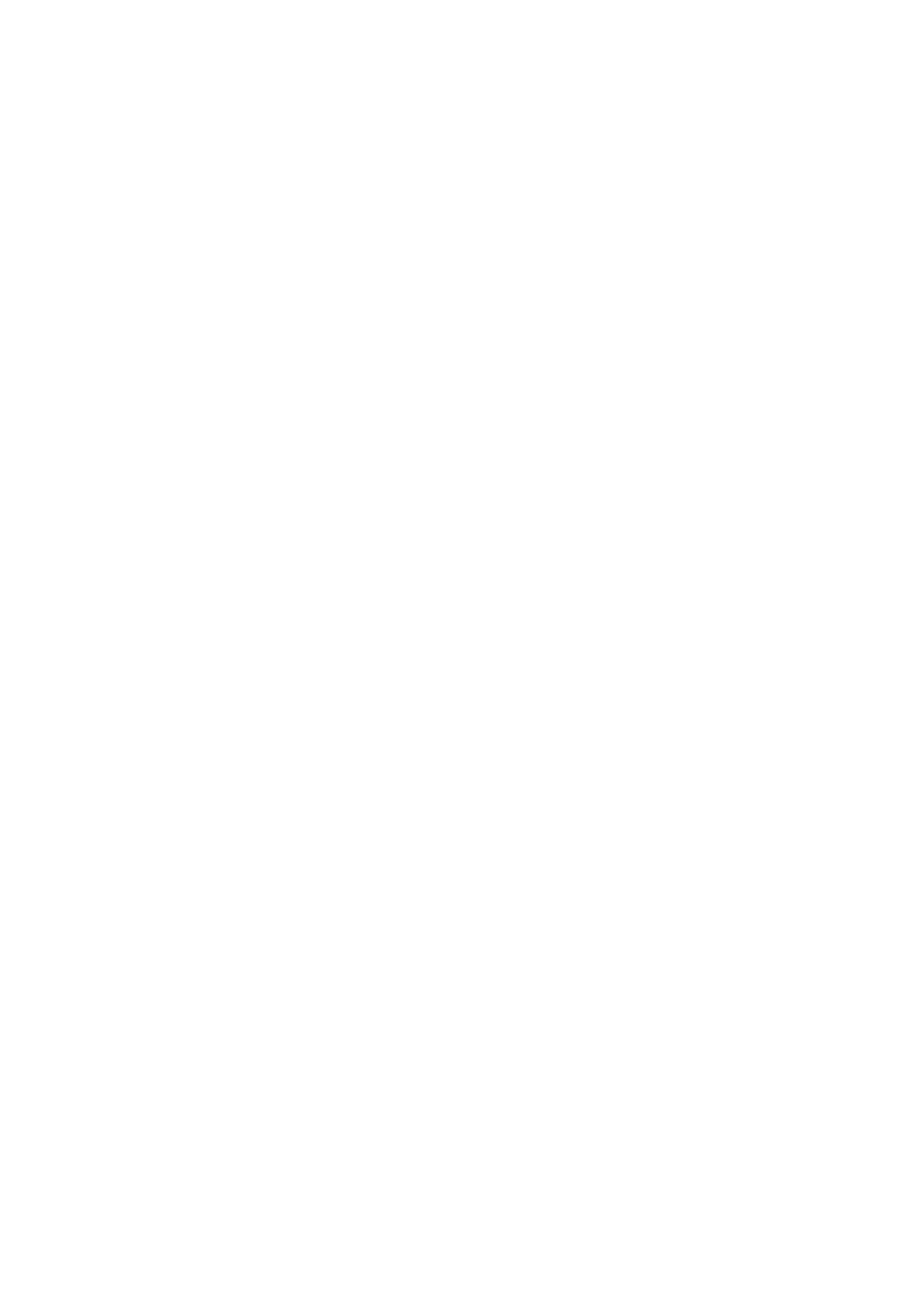#### **BOLTON METROPOLITAN BOROUGH**

| Executive Cabinet Member – Leader – 12th October 2021                                      | <b>AA</b> |
|--------------------------------------------------------------------------------------------|-----------|
| Executive Cabinet Member for Children's Services – 11 <sup>th</sup><br>October 2021        | BB        |
| Executive Cabinet Member for Regeneration $-19th$ October<br>2021                          | CC        |
| <b>Executive Cabinet Member for Environmental Services</b><br>Delivery - 19th October 2021 | DD        |
| Executive Cabinet Member for Highways and Transport –<br>18th October 2021                 | FF.       |
| Executive Cabinet Member for Adult Social Care $-4th$<br>October 2021                      | FF.       |
| Chief Officers Appointments Panel - 2 <sup>nd</sup> November 2021                          | GG        |
|                                                                                            |           |

fle

<u>TONY OAKMAN</u> Chief Executive Town Hall, Bolton

17th November 2021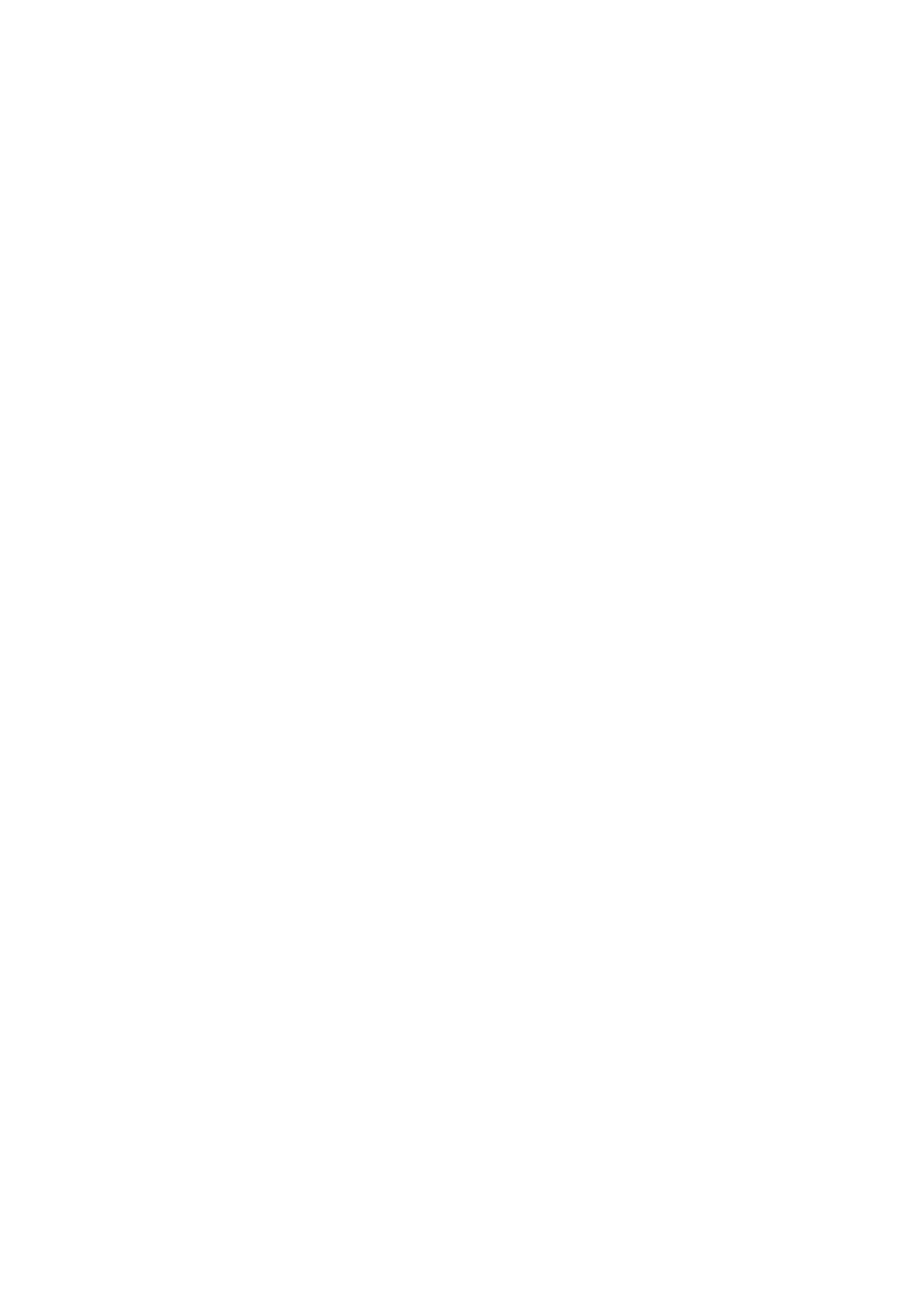#### AA1

#### **LEADER**

A record of decisions made by the Executive Cabinet Member with responsibility for Strategy, External Relations, Strategic Budget, Public Service Reform, Partnerships with Public, Private and Voluntary Sectors at a Strategic Level, Corporate Support Services, Financial Services and Budget Development, Registration Services and the Coroner's Service:-

# **TUESDAY 12TH OCTOBER, 2021**

Following consideration of the matters detailed below in the presence of:-

| <b>Councillor Cox</b>     | Executive Cabinet Member-<br>Leader                                     |
|---------------------------|-------------------------------------------------------------------------|
| <b>Councillor Peel</b>    | <b>Major Opposition Spokesperson</b>                                    |
| <b>Councillor Hayes</b>   | <b>Minor Opposition Spokesperson</b>                                    |
| <b>Councillor Sanders</b> | <b>Minor Opposition Spokesperson</b>                                    |
| <b>Councillor Brady</b>   | <b>Minor Opposition Spokesperson</b>                                    |
| <b>Councillor Allen</b>   | <b>Minor Opposition Spokesperson</b>                                    |
| <b>Officers</b>           |                                                                         |
| Ms S. Johnson             | <b>Deputy Chief Executive</b>                                           |
| Ms H. Gorman              | <b>Borough Solicitor</b>                                                |
| Mr P. Rimmer              | Assistant Director - Revenues,<br><b>Benefits and Customer Services</b> |
| Mr A. Williamson          | <b>Assistant Director -</b><br><b>Transformation</b>                    |
| Ms J. Pollard             | Head of Finance – Chief<br><b>Executive's and Place</b>                 |
| Mrs. S Bailey             | <b>Principal Democratic Services</b><br>Officer                         |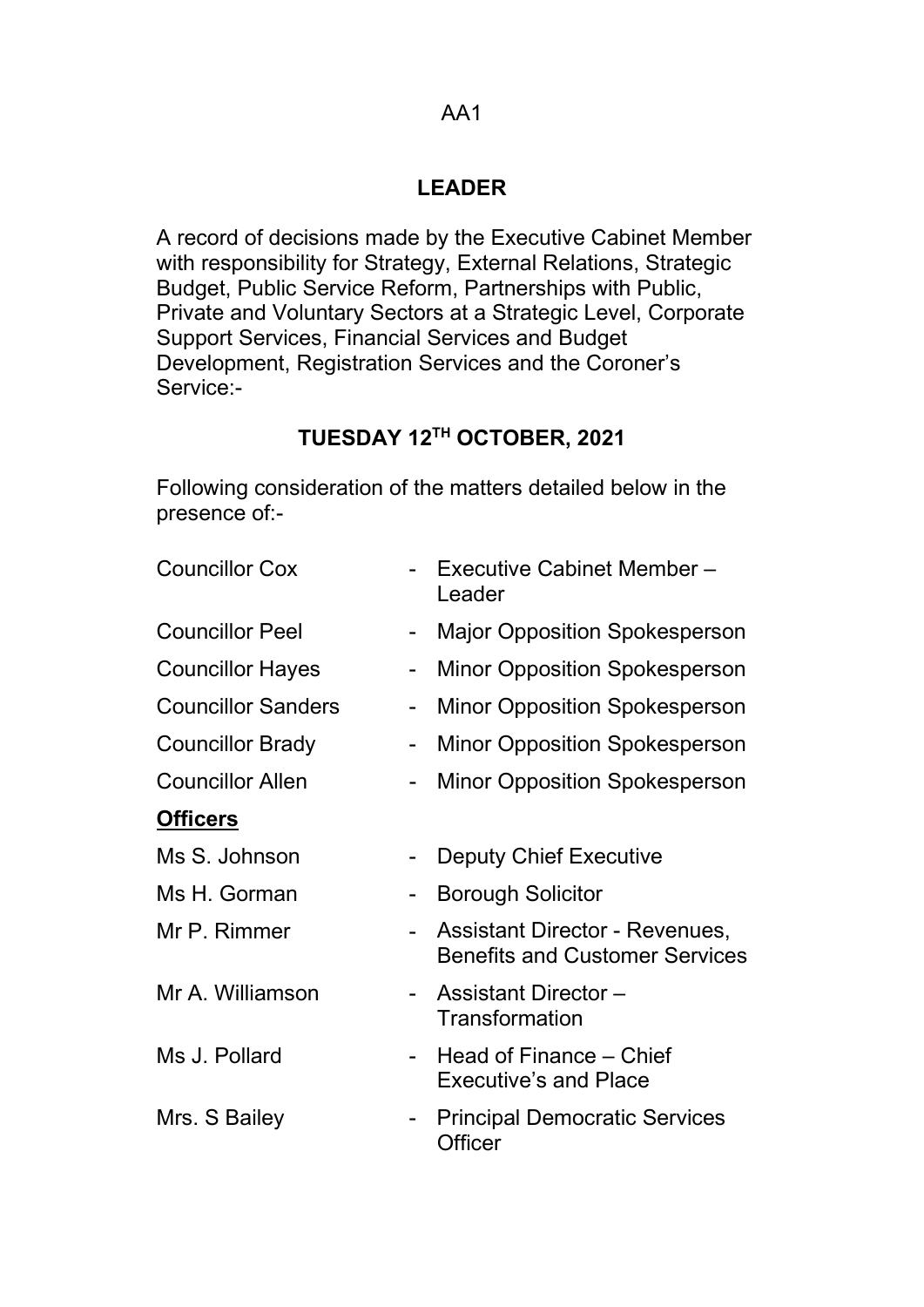#### **17. MONITORING OF EXECUTIVE CABINET MEMBER DECISIONS**

The Borough Solicitor submitted a report which provided an update on decisions taken at previous meetings of the Executive Cabinet Member.

#### **The Executive Cabinet Member NOTED the report.**

#### **18. DIRECTORATE OF CORPORATE RESOURCES – FINANCE REPORT 2021/22 – QUARTER TWO**

The Deputy Chief Executive and Director of Place (Development) submitted a joint report which provided information relating to the 2021/22 Financial Quarter Two projected outturn position of the Corporate Resources **Directorate** 

Revenue Expenditure for the Leader's portfolio was projected to overspend by £716,000 after planned reserve movements.

Capital expenditure as at Quarter One was £2.15k against a revised Budget at Quarter Two of £118k.

There was a projected balance of £5,269,841 earmarked Reserves for the end of the year.

In relation to savings targets, budgeted savings for 2021/23 for the Directorate of Corporate Resources were £7.431m.

#### **The Executive Cabinet Member NOTED the report.**

#### **CONFIDENTIAL ITEMS**

**The background papers and reports in relation to the following items are considered confidential as defined in paragraph 3 of Schedule 12A of the Local Government Act 1972 and that it be deemed that, in all the circumstances of the case, the public interest in their exemption outweighs the public interest in their disclosure.**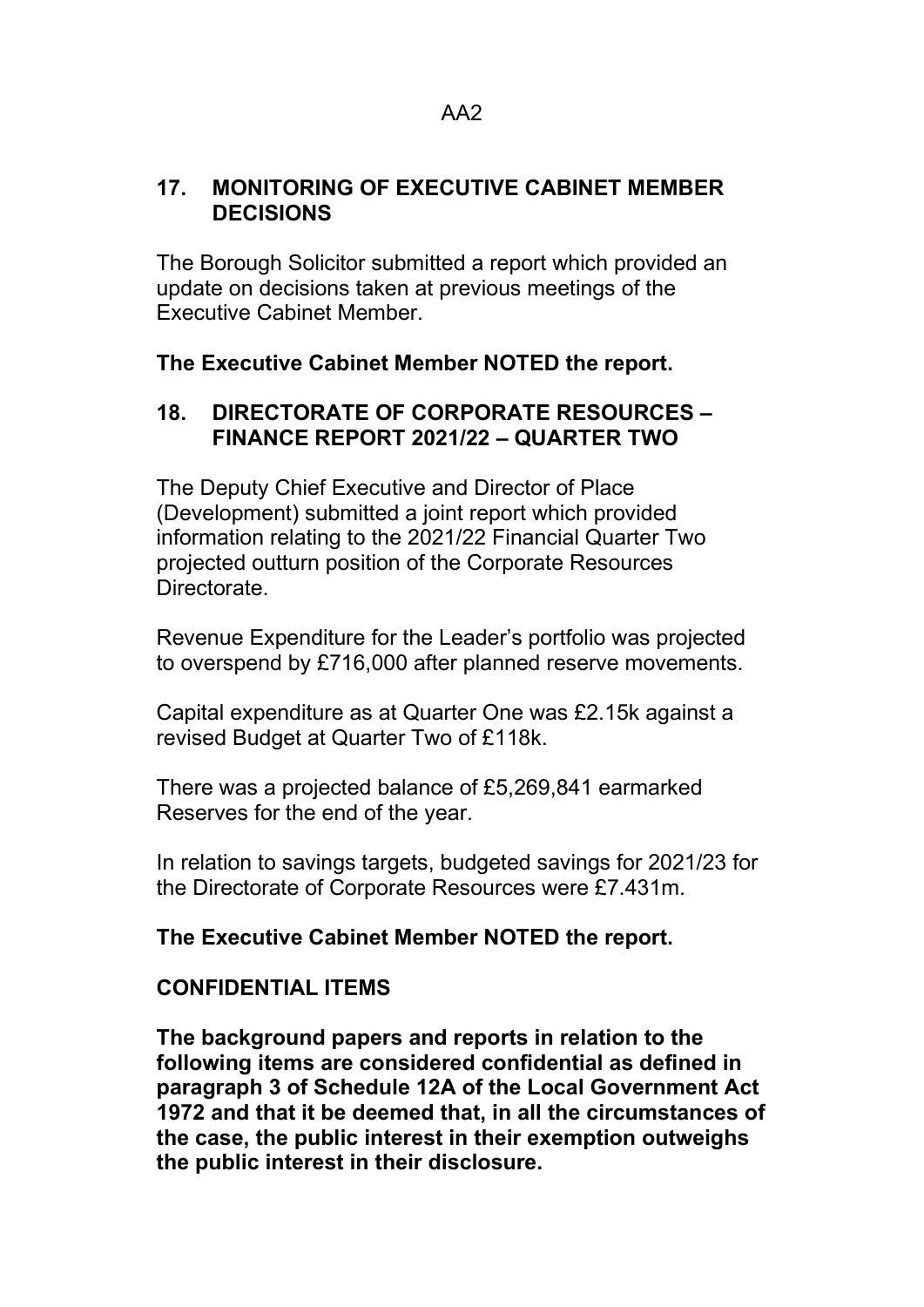#### **19. RICOH CONTRACT**

The Deputy Chief Executive submitted a report which sought approval to award a new contract to Ricoh for the provision of a Document Solutions Unit in the Print Room under the most recent procurement Framework.

The report outlined options to extend the contract (Option 1) or to award a new contract under the most recent Framework (Option 2). Option 2 was the preferred Option for the reasons outlined in the report now submitted.

#### **The Executive Cabinet Member APPROVED –**

**(i) The delegation of authority to the Deputy Chief Executive to:**

- **(a) Award a new contract to Ricoh under the new framework, on the basis detailed in the report now submitted; and**
- **(b) Negotiate and complete all relevant contractual documentation; and APPROVED -**

**(ii) The delegation of authority to the Borough Solicitor to carry out all necessary legal formalities in this regard.**

#### **20. CREATION OF A NEW TEMPORARY POST WITHIN THE TRANSFORMATION TEAM**

Further to Minute 7 of the meeting of the Executive Cabinet Member Leader held on  $13<sup>th</sup>$  July, 2021, the Deputy Chief Executive submitted a report which sought approval for the creation of a new, temporary post within the Transformation Team to support the procurement and tender process for the comprehensive ICT service provision for the Council.

The report sought approval for the establishment of a temporary post of ICT Market Tender Programme Manager on a two-year fixed term contract. The post had been evaluated at a Grade K and a copy of the job description was attached to the report at Appendix A.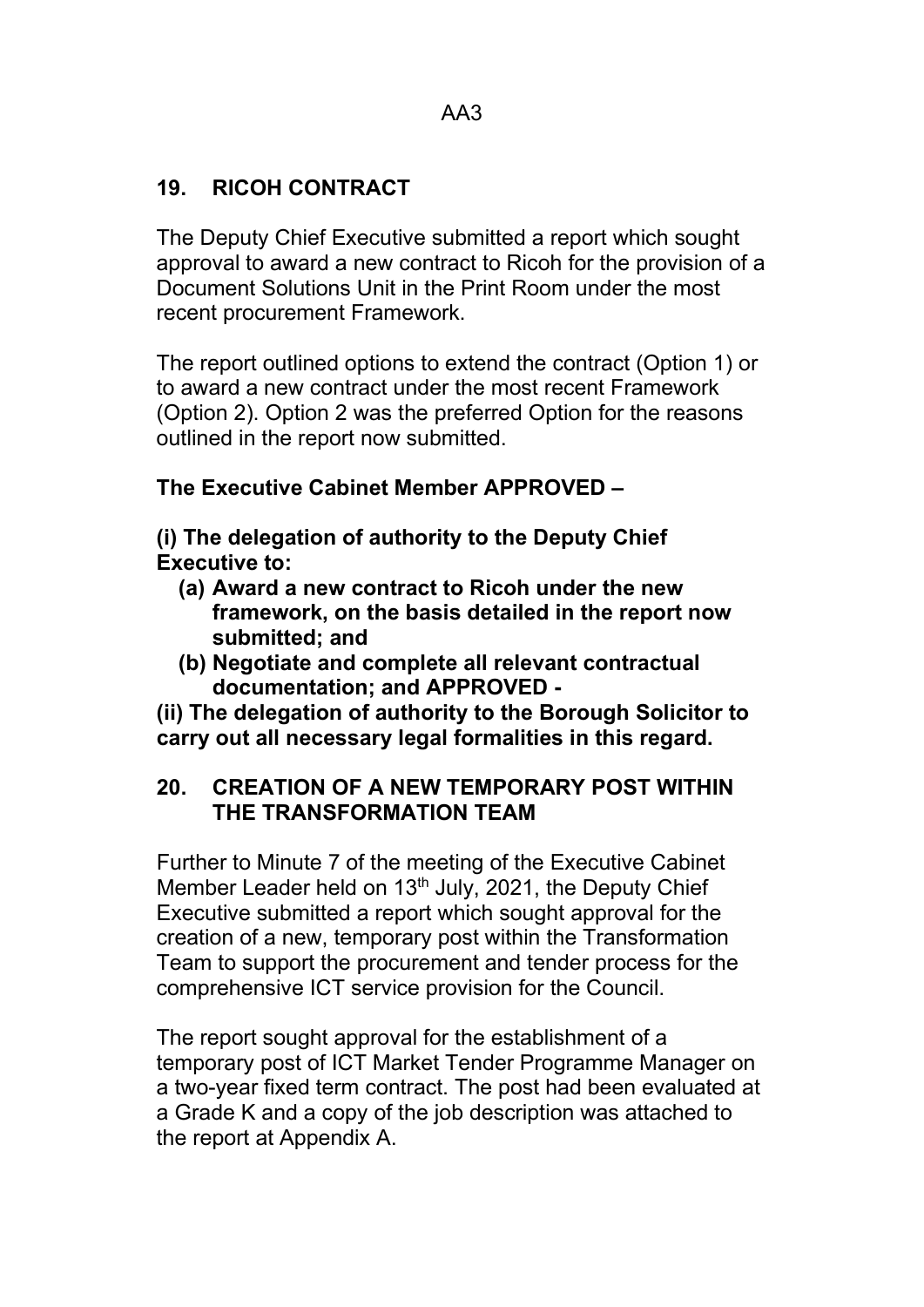**The Executive Cabinet Member APPROVED -**

**(i) The establishment of a new temporary post of ICT Market Tender Programme Manager (Grade K), on the basis detailed in the report now submitted.**

#### **21. APPOINTMENT OF A SECOND AREA CORONER**

The Borough Solicitor submitted a report which sought approval for the appointment of a second Area Coroner.

The report provided details of the current service provision and the need for a second Area Coroner to meet the increased demands associated with the recent deployment of the Medical Examiner Scheme which had led to the Service receiving more complex cases.

In this regard, the report proposed the appointment of a second, permanent Area Coroner which would provide flexibility to deal with service demands and lead to a reduction in the use of Assistant Coroner support.

A summary of the main requirements of the role and proposed funding arrangements were also provided.

**The Executive Cabinet Member APPROVED –**

**The appointment of a second Area Coroner, on the basis detailed in the report now submitted.**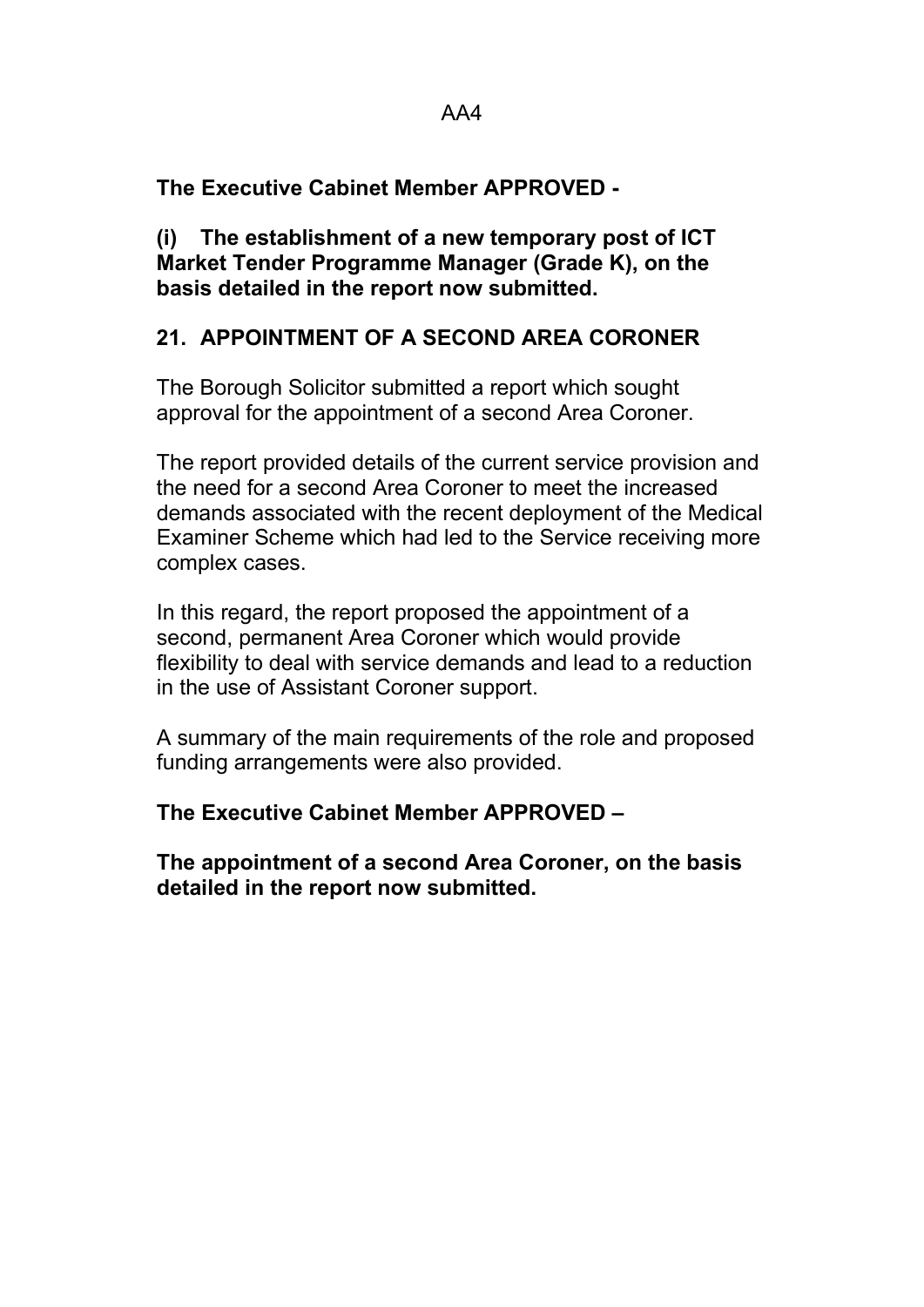#### **CHILDREN'S SERVICES**

A record of decisions made by the Executive Cabinet Member with responsibility for Children's Services, Looked after Children, Safeguarding for Children and Young People, Schools and Early Years:-

#### **MONDAY, 11th OCTOBER, 2021**

Following consideration of the matters detailed below in the presence of:-

| <b>Councillor Galloway</b> |                | - Executive Cabinet Member-<br><b>Children's Services</b>                                      |
|----------------------------|----------------|------------------------------------------------------------------------------------------------|
| <b>Councillor Donaghy</b>  | $\blacksquare$ | <b>Major Opposition Spokesperson</b>                                                           |
| <b>Councillor McGeown</b>  |                | <b>Minor Opposition Spokesperson</b>                                                           |
| <b>Councillor Sanders</b>  |                | <b>Minor Opposition Spokesperson</b>                                                           |
| <b>Councillor Fletcher</b> |                | <b>Minor Opposition Spokesperson</b>                                                           |
| <b>Officers</b>            |                |                                                                                                |
| Ms B. Brown                |                | Director of Children's Services                                                                |
| Mr P. Rankin               |                | Deputy Director of Children's<br><b>Services</b>                                               |
| Ms G. Whitehead            |                | - Assistant Director of Children's<br>Services – Inclusive Education<br>and Learning           |
| Ms T. Minshull             | $\blacksquare$ | <b>Assistant Director for</b><br>Commissioning                                                 |
| Mr I. Walker               |                | <b>Assistant Director of Children's</b><br>Services - Children's Social Care<br>and Early Help |
| Ms L. Butcher              |                | <b>Head of Finance</b>                                                                         |
| Ms A. Kelly                | -              | <b>Senior Lawyer</b>                                                                           |
| Mrs. S. Bailey             |                | <b>Principal Democratic Services</b><br>Officer                                                |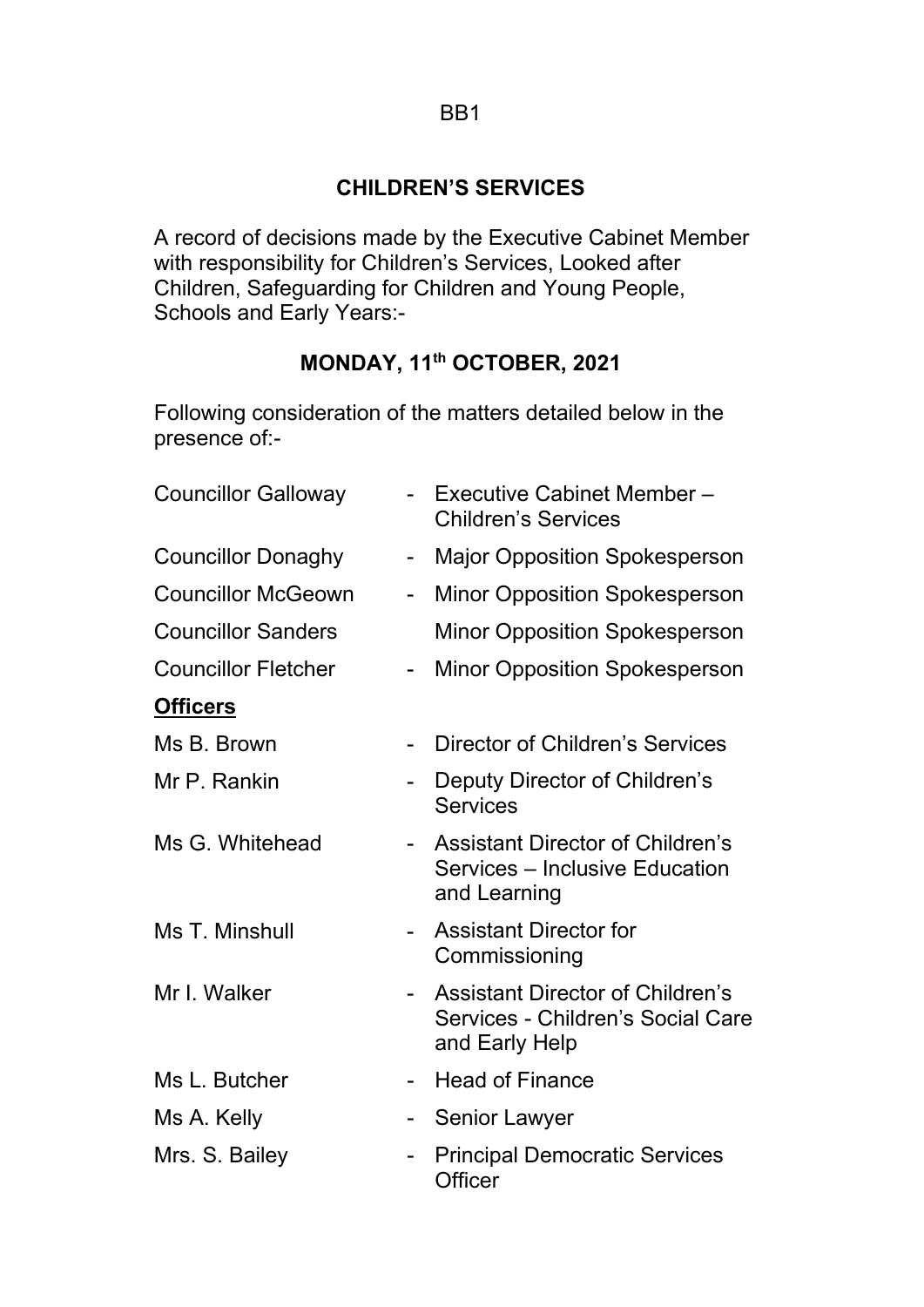#### **15. MONITORING OF EXECUTIVE CABINET MEMBER DECISIONS**

The Borough Solicitor submitted a report which provided an update on decisions taken at previous meetings of the Executive Cabinet Member.

**The Executive Cabinet Member NOTED the report.**

#### **16. RECONSTITUTION OF MYTHAM PRIMARY SCHOOL GOVERNING BOARD**

The Director of Children's Services submitted a report which sought approval to reconstitute the Governing Board of Mytham Primary School.

The report advised that the Governing Board of Mytham Primary School had requested to revise the current Instrument of Government in order to reduce the number of vacancies and provide for a smaller more focused Governing Board. This would reduce the overall size of the Board from 17 to 12 governors, which was in line with most maintained primary governing boards, reducing the parent and co-opted governor categories from 3 and 2 respectively.

**The Executive Cabinet Member APPROVED –**

**(i) The revised Instrument of Government, on the basis detailed in the report now submitted; and (ii) The sealing of the revised Instrument by the Council's Legal Services Unit.**

#### **17. RECONSTITUTION OF ALL SAINTS CE PRIMARY SCHOOL GOVERNING BOARD**

The Director of Children's Services submitted a report which sought approval to reconstitute the Governing Board of All Saints CE Primary School.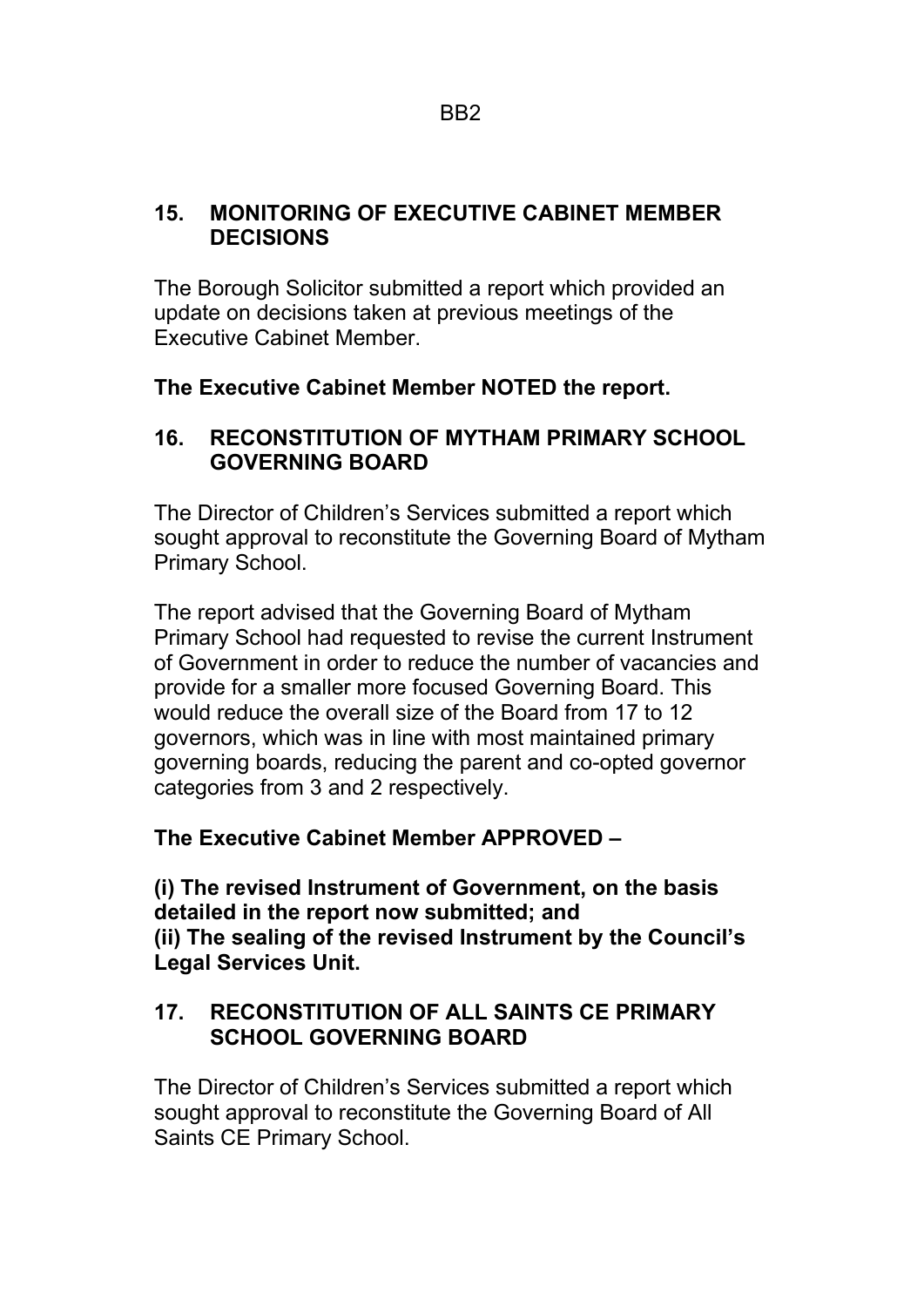The report advised that the Governing Board of All Saints CE Primary School, had requested that, following a change in membership and the resignation of two governors, the current Instrument of Government be revised in order to revert back to the Diocesan recommended model of 12 governors rather that 14. This change would remove the co-opted governor category and one foundation governor position, thus ensuring that the requirements of the regulations were met to allow the foundation positions to outnumber all other positions by two.

The report stated that as the School was Voluntary Controlled, approval was required by Manchester Church of England Diocese which was the appropriate voluntary body. The Deputy Director of Education had approved this request which had been confirmed to Bolton Governance Services on 5th August, 2021.

#### **The Executive Cabinet Member APPROVED –**

**(i) The revised Instrument of Government, on the basis detailed in the report now submitted; and (ii) The sealing of the revised Instrument by the Council's Legal Services Unit.**

#### **CONFIDENTIAL ITEM**

**The background papers and reports in relation to the following items were considered confidential as defined in paragraph 3 of Schedule 12A of the Local Government Act 1972 and that it be deemed that, in all the circumstances of the case, the public interest in their exemption outweighs the public interest in their disclosure.**

#### **18. STRATEGIC COMMISSIONING AND QUALITY ASSURANCE TEAM SAVINGS AND EFFICIENCIES PHASE ONE REVIEW - POST CONSULTATION REPORT**

The Director of Children's Services submitted a report which set out the results of the consultation process on phase 1 of proposals to review the Strategic Commissioning and Quality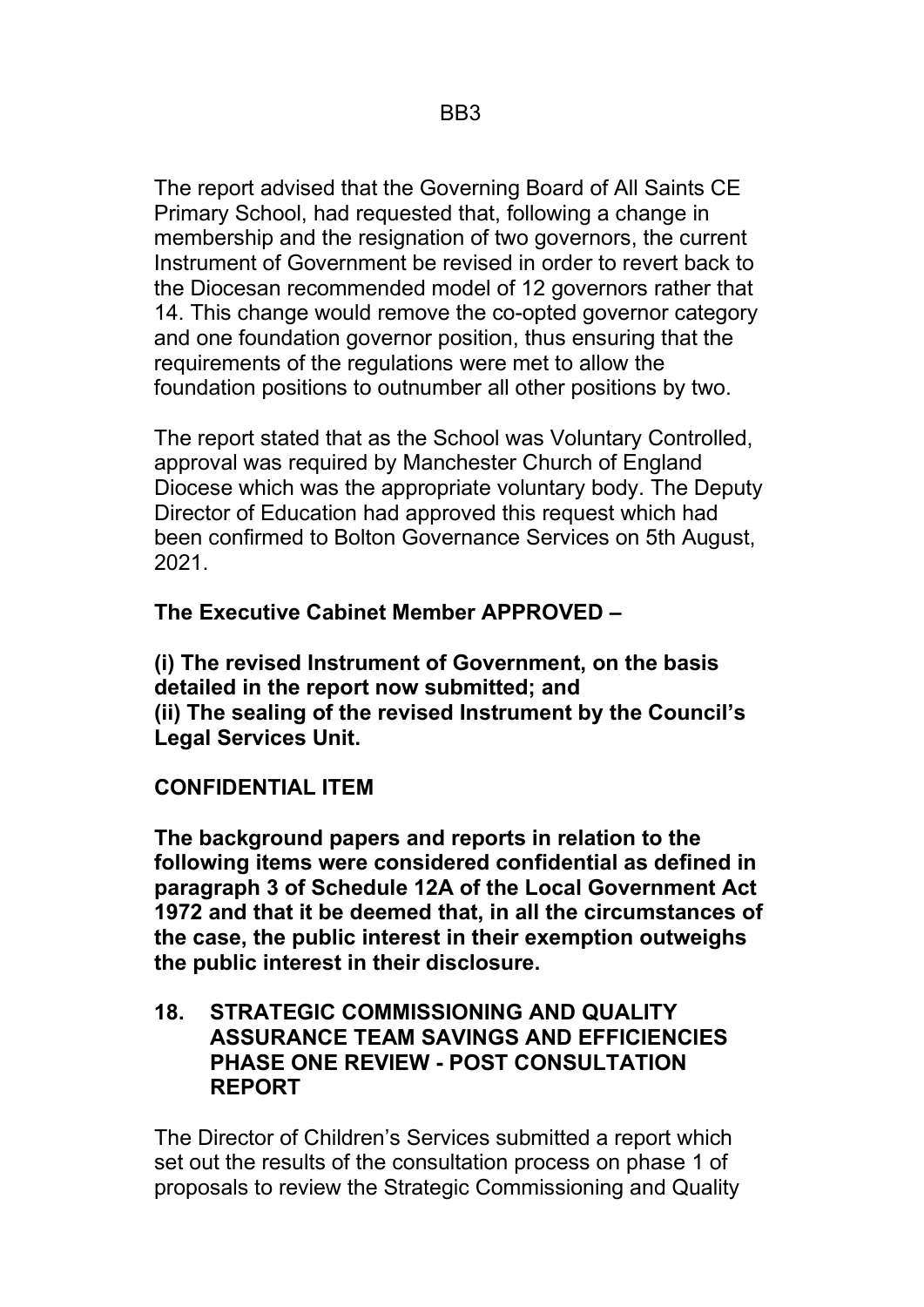Assurance Team and sought approval to implement the final proposals.

The report advised that during August 2021, a 30-day period of consultation had been carried out with affected staff and Trades Unions.

Appendix 3 to the report set out a summary of the key consultation issues raised and the response from management. which included issues raised via the trade unions at weekly consultation meetings, as well as issues raised by individual staff members via emails, personal meetings and staff briefing sessions.

The formal response from the Trades Unions to the proposals was attached to the report at Appendix 4.

The report now sought approval to implement the final proposals.

#### **The Executive Cabinet Member APPROVED –**

**(i) The final proposals, on the basis detailed in the report now submitted, having due regard to the consultation feedback and the Equality Impact Assessment; and**

**(ii) Subject to the approval of the Head of Paid Service, the delegation of the implementation of the new structure, including details of voluntary redundancy arrangements, to the Chief Executive and Director of Children's Services.**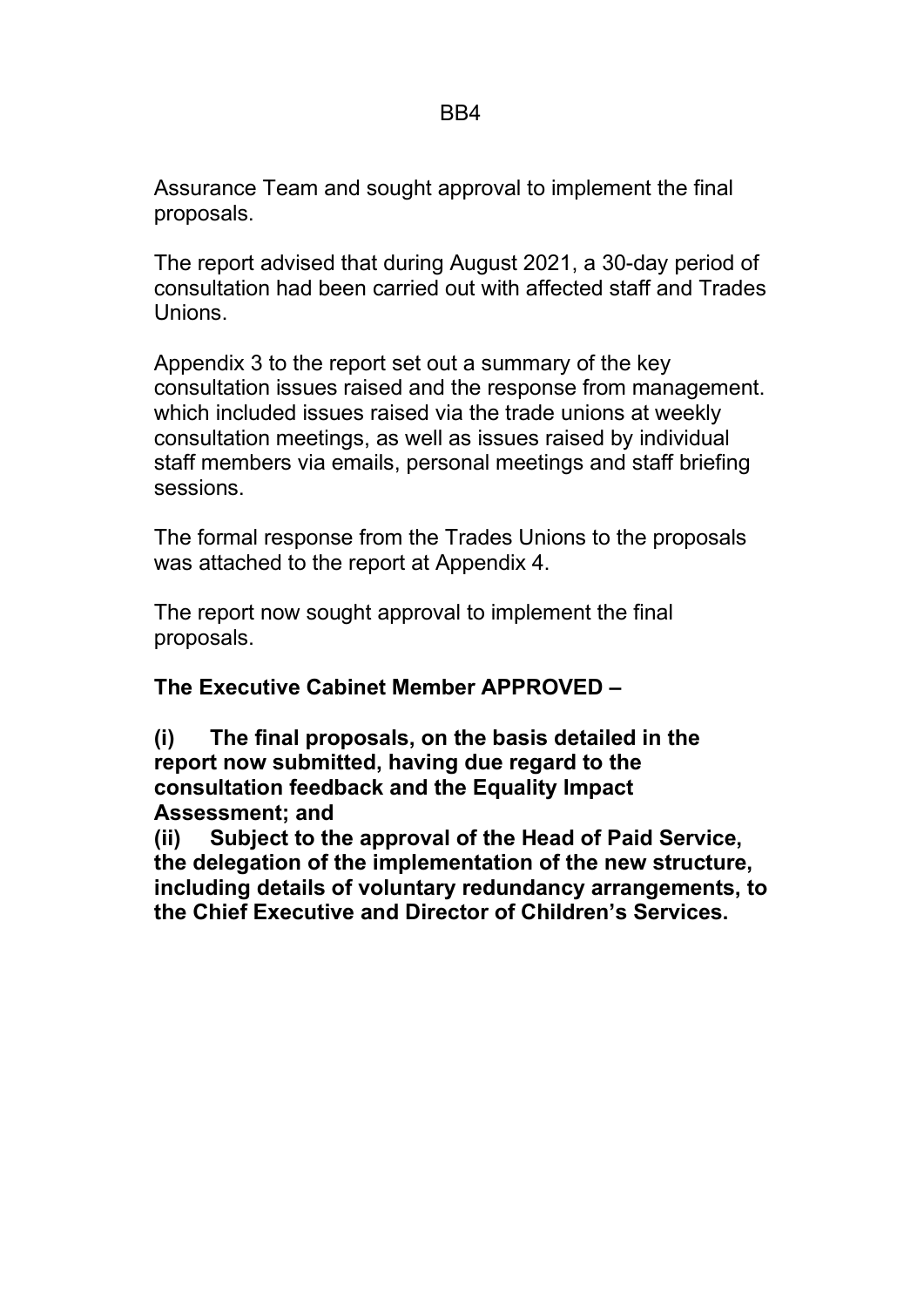#### **REGENERATION**

A record of decisions made by the Executive Cabinet Member with responsibility for the Regeneration Portfolio:-

# **TUESDAY, 19TH OCTOBER, 2021**

Following consideration of the matters detailed below in the presence of:-

| <b>Councillor Warren</b>   |    | Executive Cabinet Member-<br><b>Regeneration Portfolio</b>         |
|----------------------------|----|--------------------------------------------------------------------|
| <b>Councillor McKeon</b>   |    | <b>Major Opposition Spokesperson</b>                               |
| <b>Councillor Hayes</b>    | Ξ. | <b>Minor Opposition Spokesperson</b>                               |
| <b>Councillor Grant</b>    |    | <b>Minor Opposition Spokesperson</b>                               |
| <b>Councillor McMulkin</b> |    | <b>Minor Opposition Spokesperson</b>                               |
| <b>Councillor Allen</b>    |    | <b>Minor Opposition Spokesperson</b>                               |
| <b>Officers</b>            |    |                                                                    |
| Mr G. Brough               |    | Director of Place (Development)                                    |
| Mr P. Whittingham          |    | <b>Assistant Director Economic</b><br>Development and Regeneration |
| Mr D. Cross                |    | <b>Programme Director</b>                                          |
| Mr J. Pollard              |    | Head of Finance – Chief Executive's<br>Department                  |
| Ms H. Gorman               |    | <b>Borough Solicitor</b>                                           |
| Ms L. McGuiness            |    | Lawyer                                                             |
| Mrs S. Bailey              |    | <b>Principal Democratic Services</b><br><b>Officer</b>             |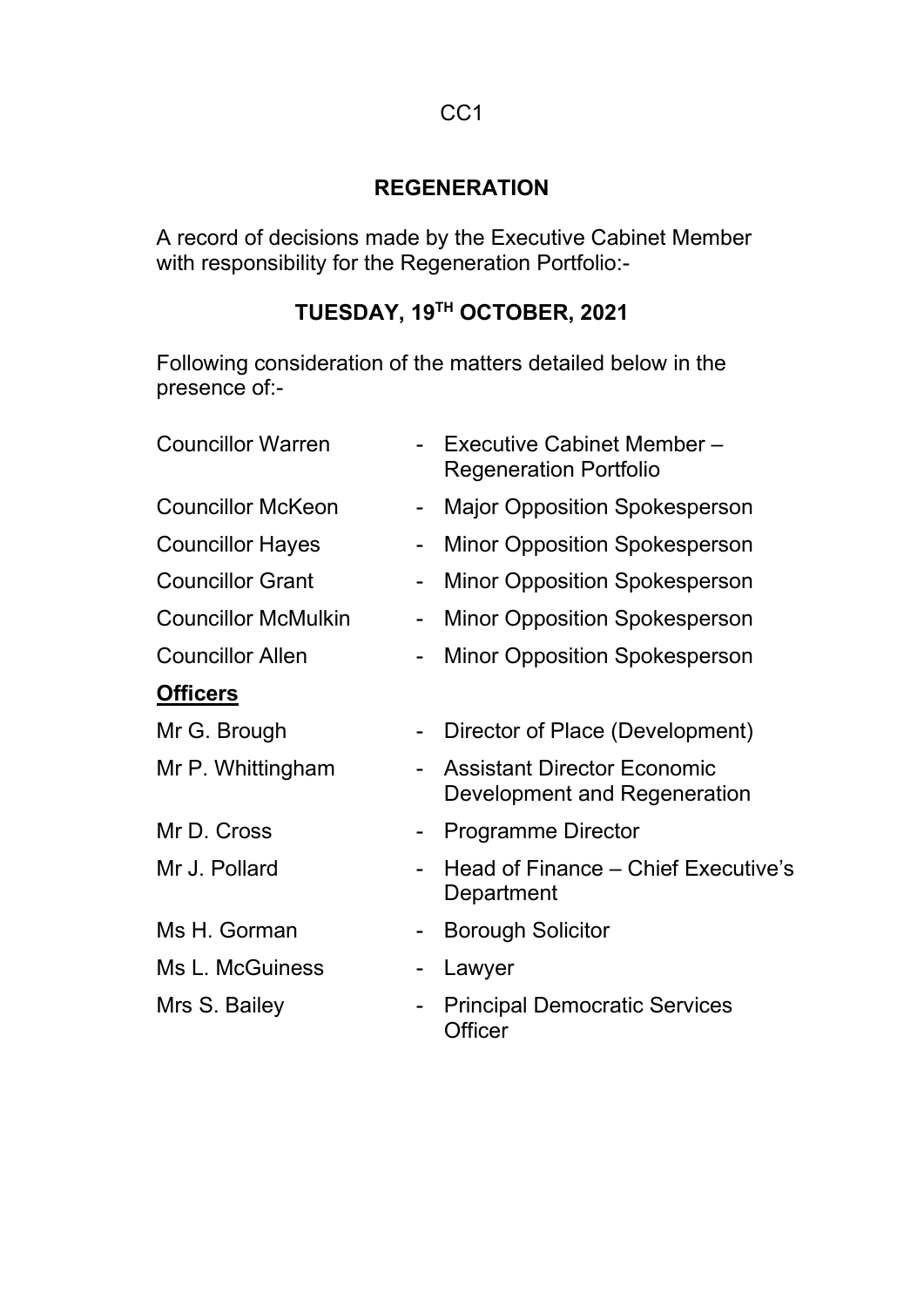#### **5. MONITORING OF EXECUTIVE CABINET MEMBER DECISIONS**

The Borough Solicitor submitted a report which provided an update on decisions taken at previous meetings of the Executive Cabinet Member.

#### **The Executive Cabinet Member NOTED the report.**

#### **6. DIRECTORATE OF PLACE – FINANCE REPORT 2021/22 – QUARTER ONE**

The Director of Place (Development) and Deputy Chief Executive submitted a joint report which provided information relating to the financial Quarter One projected outturn position of the Directorate of Place.

Revenue expenditure as at Quarter One showed a projected overspend against budget of £462k after planned reserve movements.

There were two significant variances within the Directorate of Place relating to domestic waste and parking, full details of which were provided in the report.

Capital expenditure as at Quarter One was £6.091m against a revised Quarter One budget of £86.298m.

The Directorate of Place had fully used all general reserves in year and held a projected balance of £3.349m earmarked reserves.

The budgeted efficiency savings for 2021/23 for the Directorate of Place were £6.161m.

This report sought approval for £364k of savings which would contribute to the overall Directorate savings target. These related to a review of property leases and implementation of the Strategic Asset Management Plan.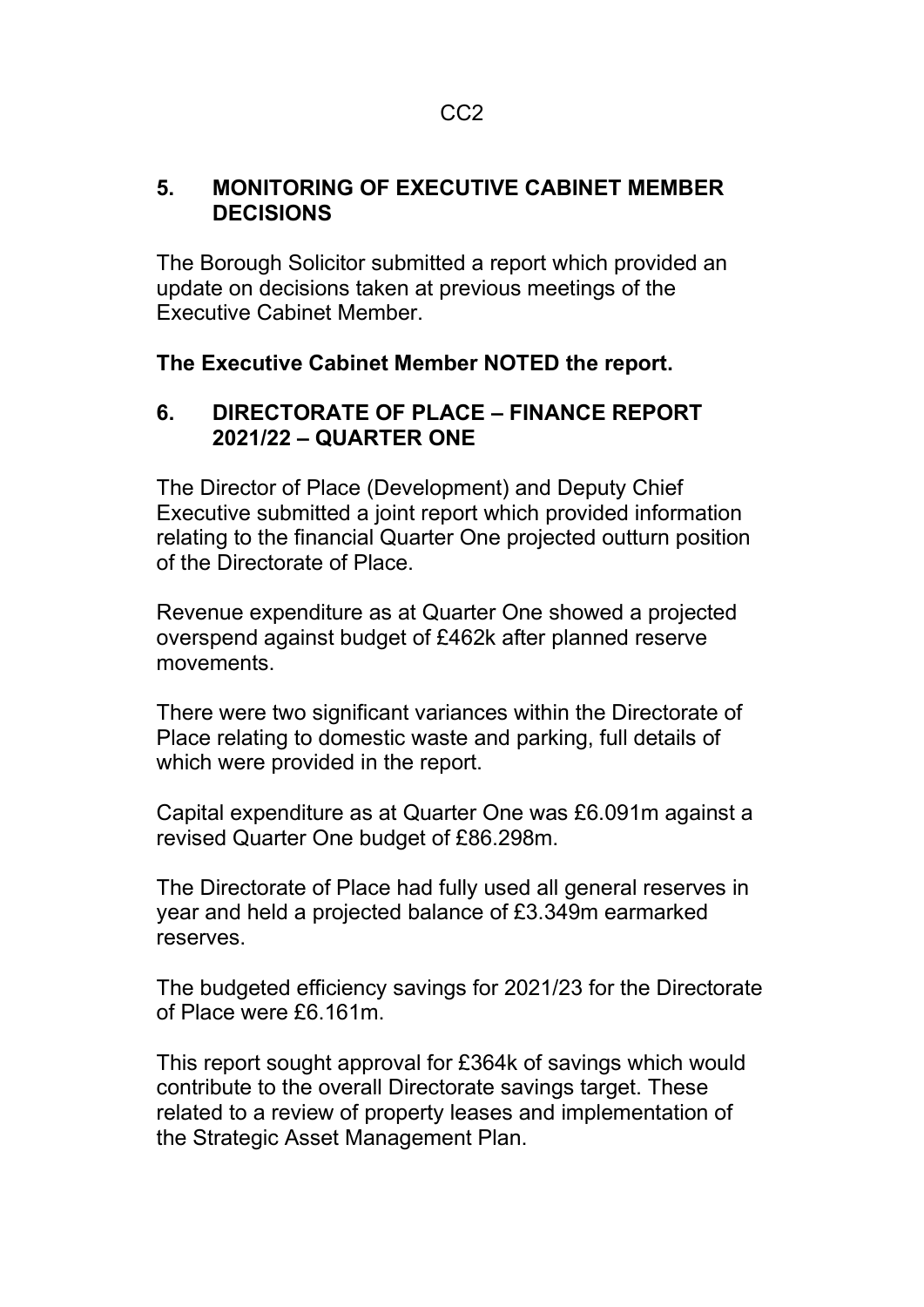Specific areas of financial risk identified for the year related to:

- loss of income due to the economic downturn;
- energy price increases for street lighting;
- increased building repair costs related to work identified through property condition surveys; and
- the financial impact of Covid19.

**The Executive Cabinet Member NOTED -**

**(i) The Quarter One financial position of the Directorate of Place and the key findings in the report now submitted; and APPROVED -**

**(ii) The revisions made to the Capital Programme which fall under the Regeneration portfolio;**

**(iii) The authorisation of the Director of Place to call off under any available framework(s) to enable the Capital Programme to progress; and**

**(iv) The savings contained within the report now submitted.**

#### **7. DIRECTORATE OF PLACE – FINANCE REPORT 2021/22 – QUARTER TWO**

The Director of Place (Development) and the Deputy Chief Executive submitted a joint report which provided information relating to the financial Quarter Two projected outturn position of the Directorate of Place.

Revenue expenditure as at Quarter Two showed a projected overspend against budget of £645k after planned reserve movements.

There were three significant variances within the Directorate of Place as described in the report relating to domestic waste, parking and markets.

Capital expenditure as at Quarter Two was £12.941m against a revised quarter two budget of £77.806m.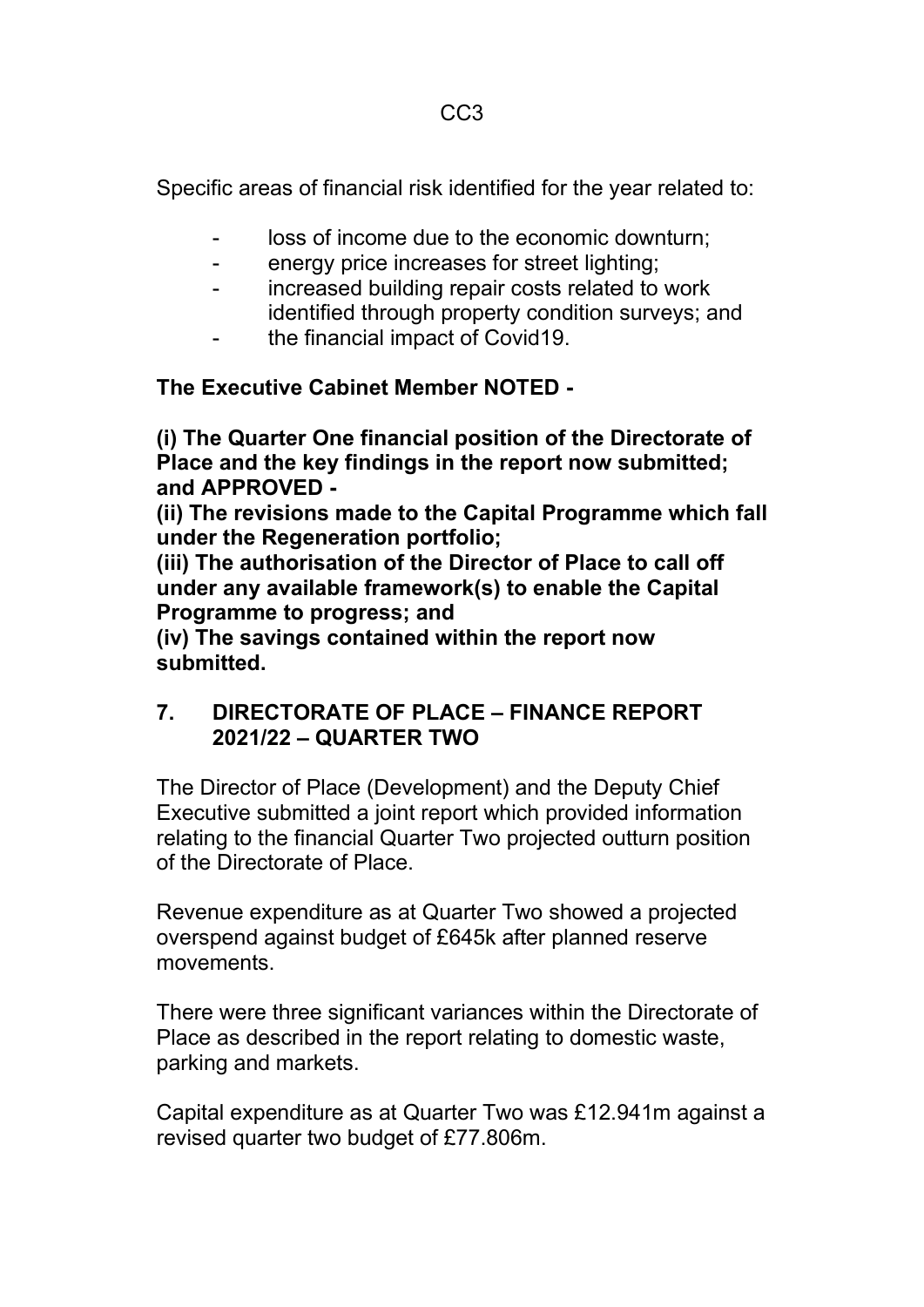The Directorate of Place projected at Quarter Two to have fully used all general reserves in year and hold a projected balance of £3,181m earmarked reserves.

The budgeted efficiency savings for 2021/23 for the Directorate of Place were £6.161m.

Specific areas of financial risk identified for the year related to:

- loss of income due to the economic downturn;
- energy price increases for street lighting;
- increased building repair costs related to work identified through property condition surveys; and
- the financial impact of Covid19.

The report further advised that as part of the 2021/22 Budget report, a savings and efficiency option was approved to increase fees and charges by 6% above inflation in 2021/22. It was now proposed that this be varied in two areas:

- Market leases were agreed and run over set time periods which may be more than one year approval was sought to instigate increases at the point of issuing of new leases.
- Licensing fees for taxis and other regulatory services had not been implemented in April, 2021 because of the significant impact Covid had on businesses ability to operate and the Additional Restrictions Grant being operated to support businesses at that time. They had been increased from 1st October by the 2% inflation in accordance with the 2021/22 Council budget approval in February.

#### **The Executive Cabinet Member NOTED-**

**(i) The Quarter Two financial position of the Directorate of Place and the key findings contained in the report; and APPROVED -**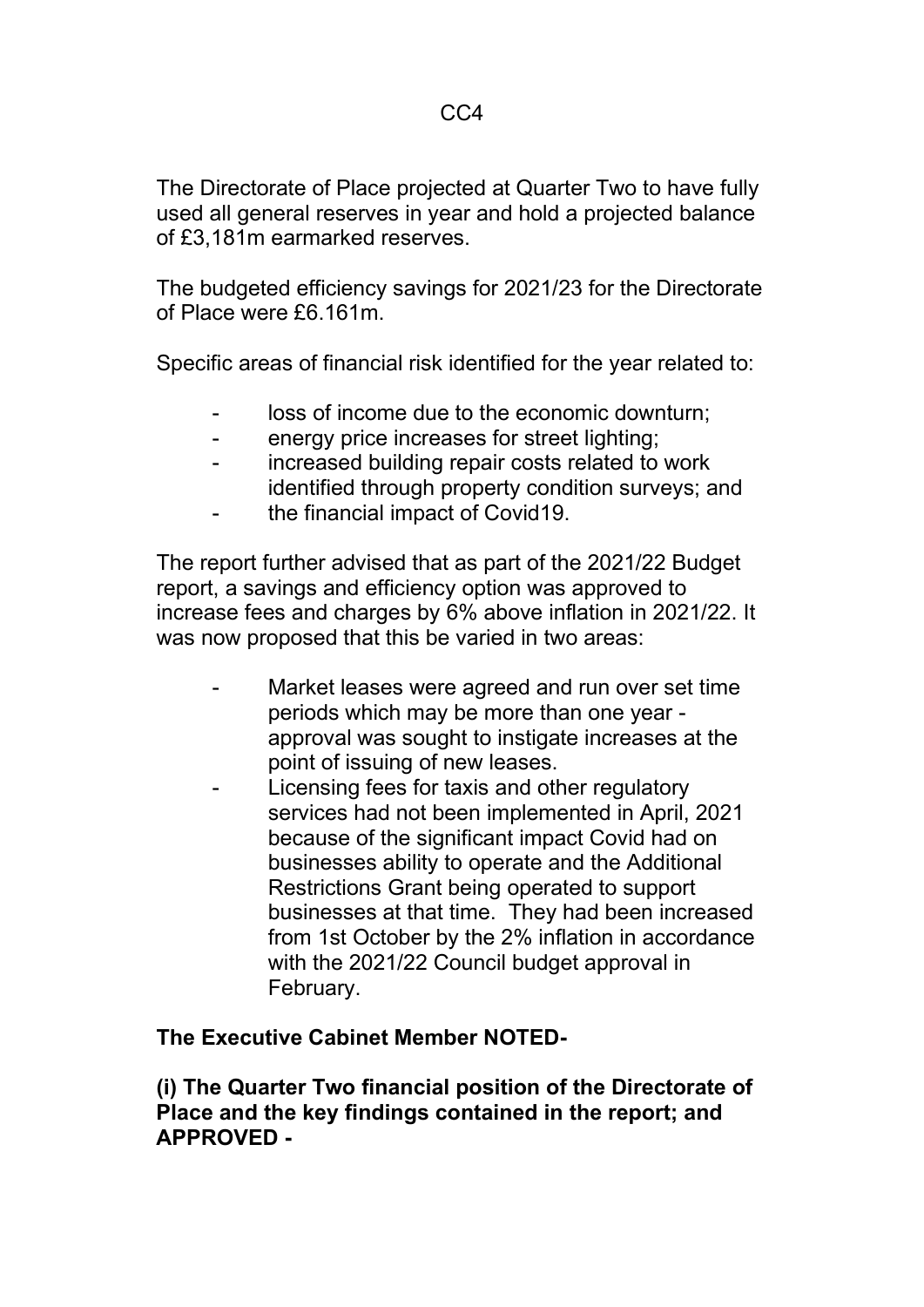**(ii) The revised arrangements for 2021/22 fees and charges increases in relation to market leases and regulatory services;**

**(ii) The revisions made to the Capital Programme which fall under the Regeneration Portfolio; and**

**(iii) The authorisation of the Director of Place (Development) to call off under any available framework(s) to enable the Capital Programme to progress.**

#### **8. NEW SCHOOL SITE 2021- DISPOSAL OF COUNCIL LAND**

The Director of Place (Development) submitted a report which sought approval to dispose of an area of land at Haslam Park in Rumworth Ward for use as a site for a new school in accordance with the Strategic Asset Management Plan approved by the Cabinet at its meeting on 5<sup>th</sup> October, 2020.

The report proposed the disposal of the land which would enable investment to be secured from the DfE for the provision of a new academy/free school in line with the Education Act 1996, Academies Act 2010 to meet school place demand within that area of the Borough.

The report advised that there were currently insufficient available school places (primary and secondary) within the right places of the Bolton borough, to meet the needs of the local population and, therefore, action was required to ensure that the Council is meeting its statutory duties.

The proposed area of land at Haslam Park was shown edged red on a plan attached to the report. Prior to identifying the site, an assessment of alternative, available, unconstrained and deliverable sites had been considered and factored into the decision to identify the Haslam Parks site. Any sites within the greenbelt had been excluded from the site search as they would only be considered if there were no sites available within the target area.

The report went on to propose that the site be disposed of by way of a 125-year lease at a peppercorn using the Department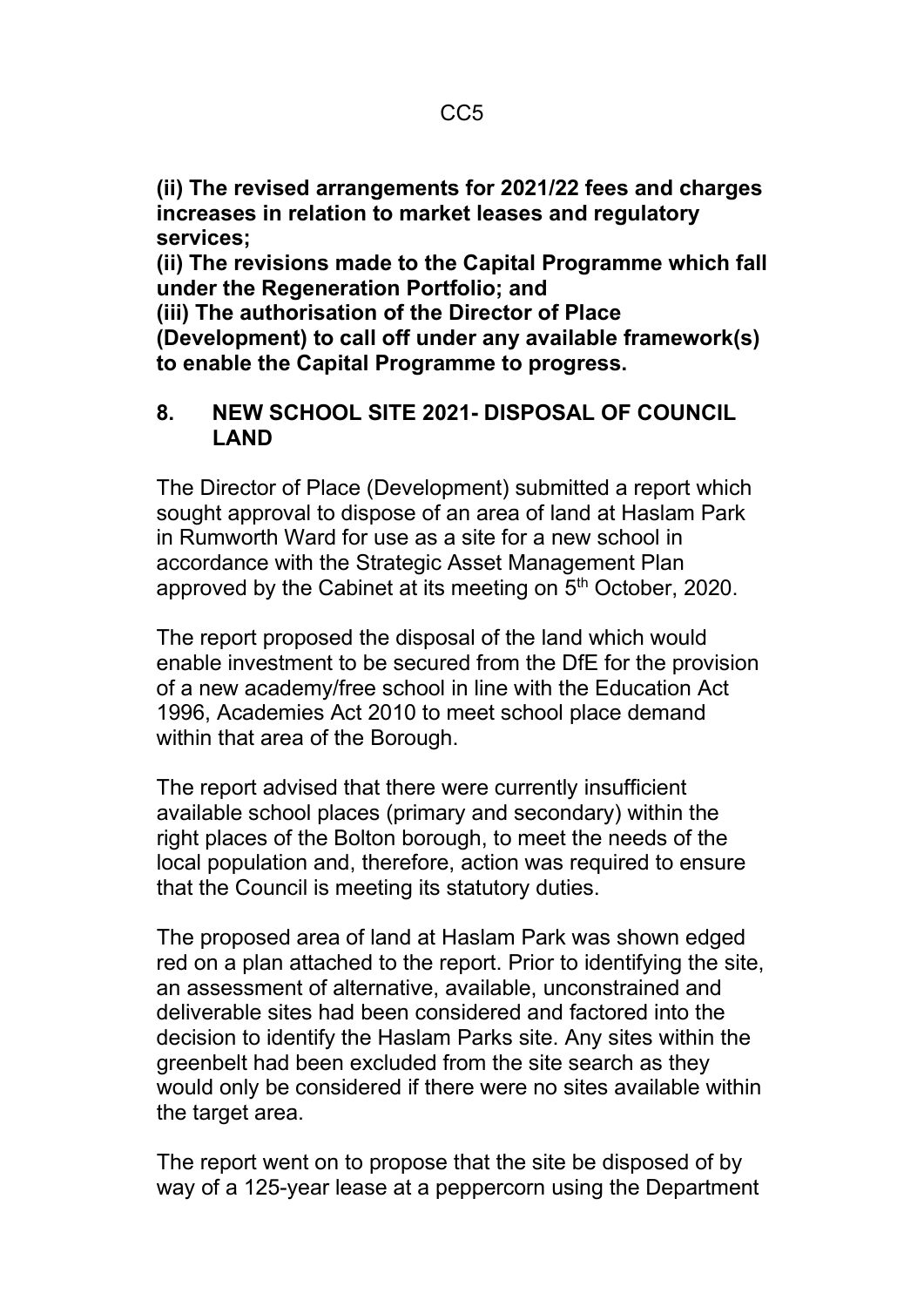for Education's model lease. Full details of the arrangements and associated timescales were included in the report.

Consultation on the proposal had taken place with Rumworth Ward Councillors over a period of 20 working days from 6<sup>th</sup> September to 1<sup>st</sup> October, 2021. One response had been received which supported disposal of the land for a secondary school, whilst asking that considerations around pathways, cycle paths and replacement park be considered in the wider masterplan for the school and surrounding area to replace or not detriment access and current services for the local community. A copy of the representation was attached to the report at Appendix A.

In this regard, the report sought approval to dispose/transfer of the site on the terms referred to in the report which would enable the Council to meet its statutory requirements and compliance with the Education Act 1996, whilst securing significant investment for the area. The proposal would also meet the Council's Start Well vison outcomes and was not a disposal to achieve a Capital receipt. Best consideration would come in the form of meeting obligations to provide school places and secure significant capital investment.

#### **The Executive Cabinet Member APPROVED –**

**(i) the delegation of the disposal of land to the Director of Place (Development), on the basis described in the report now submitted, in accordance with the Academies Act 2010, the Strategic Asset Management Plan, Disposal Policy and any other requirements detailed in this report subject to the wider masterplan for the area (including reinstatement of the park) being agreed by the Director of Place (Development), in consultation with the Executive Cabinet Member and the Ward Councillors; (ii) The authorisation of the Director of Place (Development) to:**

**(a) negotiate and grant a licence to the Secretary of State for Education to carry out predevelopment works on the site detailed in this report;**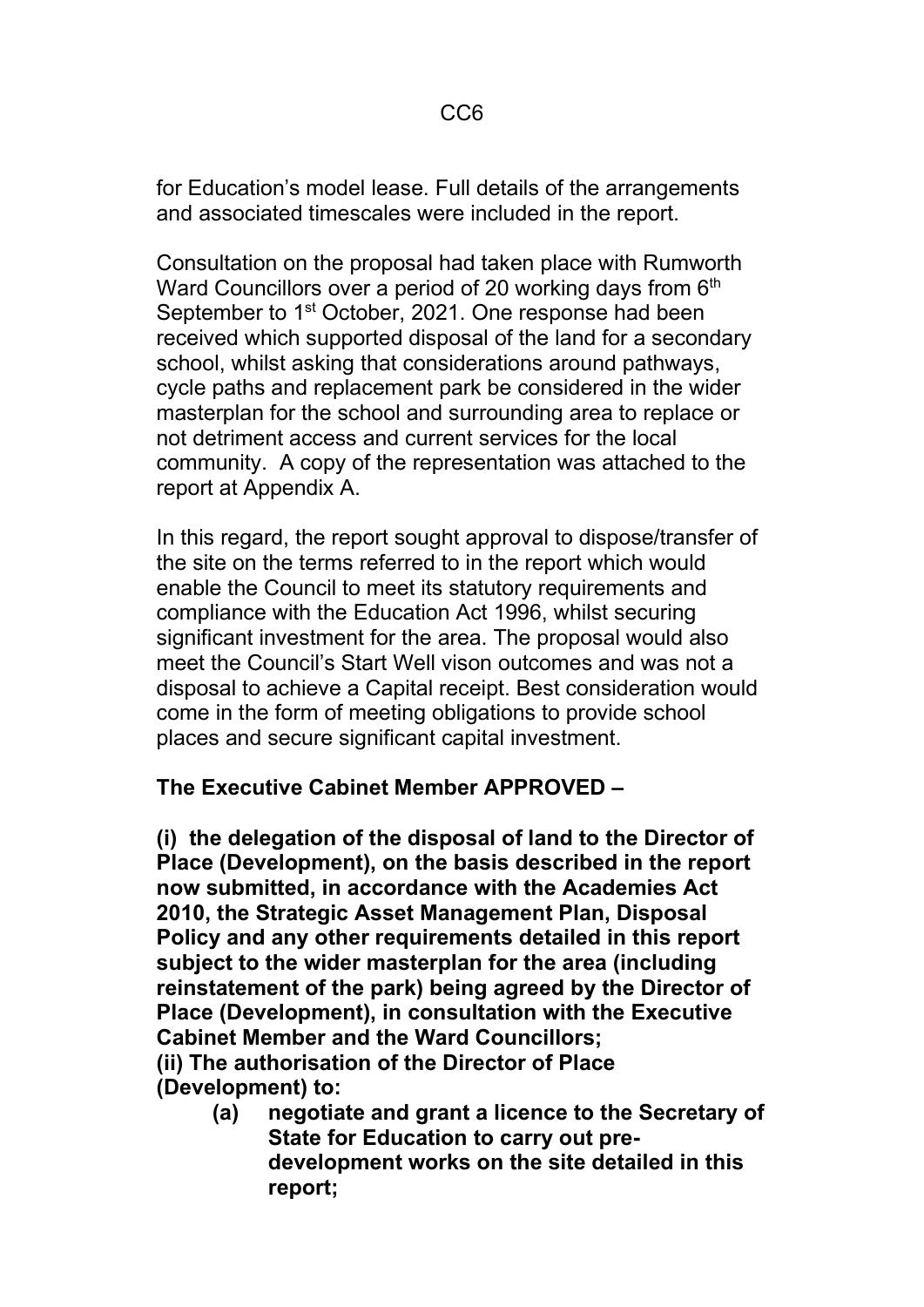- **(b) negotiate and enter into an Agreement for Lease with the Secretary of State for Education to develop the site detailed in this report and to grant a lease to the tenant of the site at the direction of the Secretary of State for Education; and**
- **(c) grant a lease for the site to the tenant, as detailed in this report.**

**(ii) The authorisation of the Borough Solicitor to complete the necessary legal formalities in this regard.**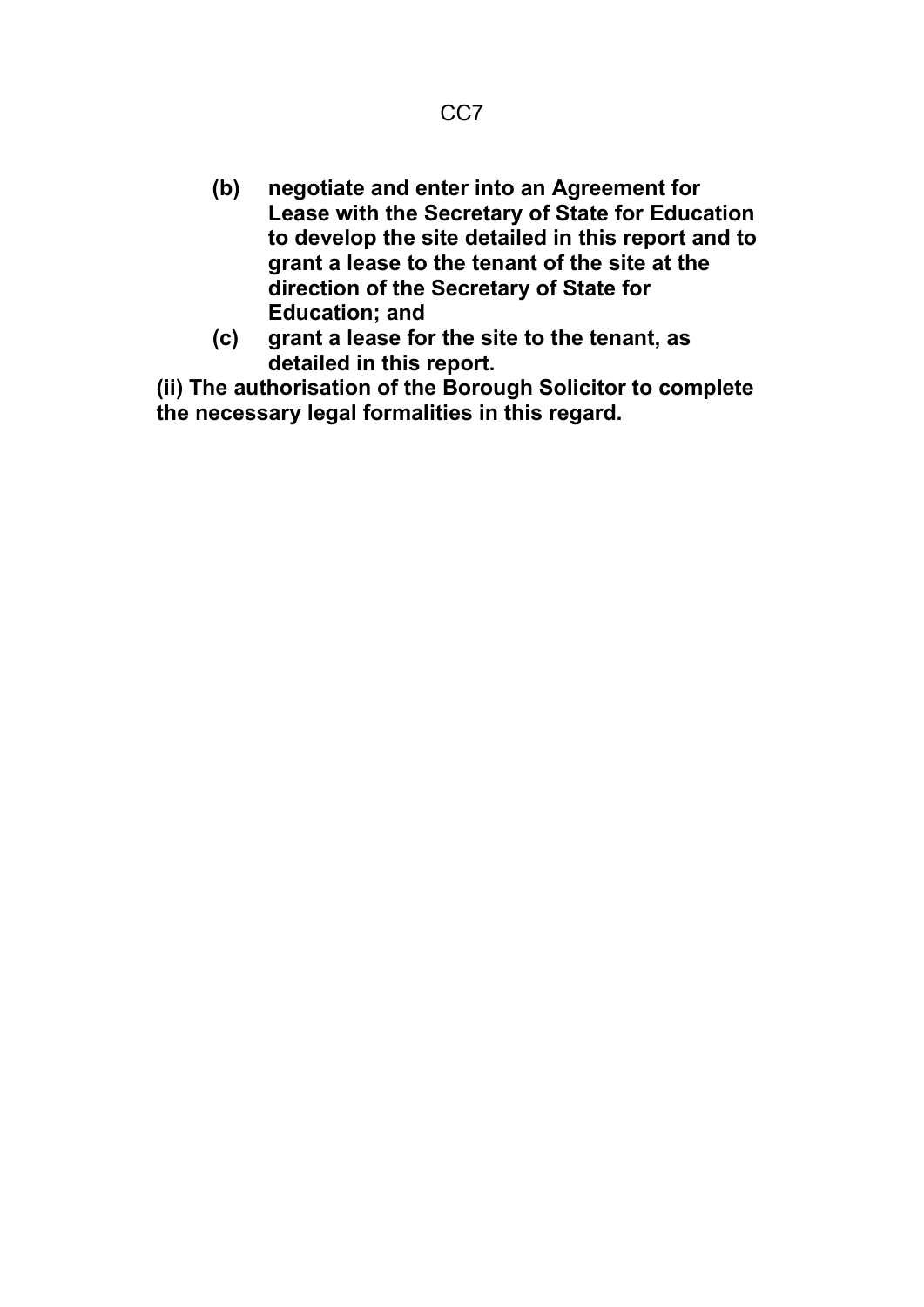CC8

# **N O T E S**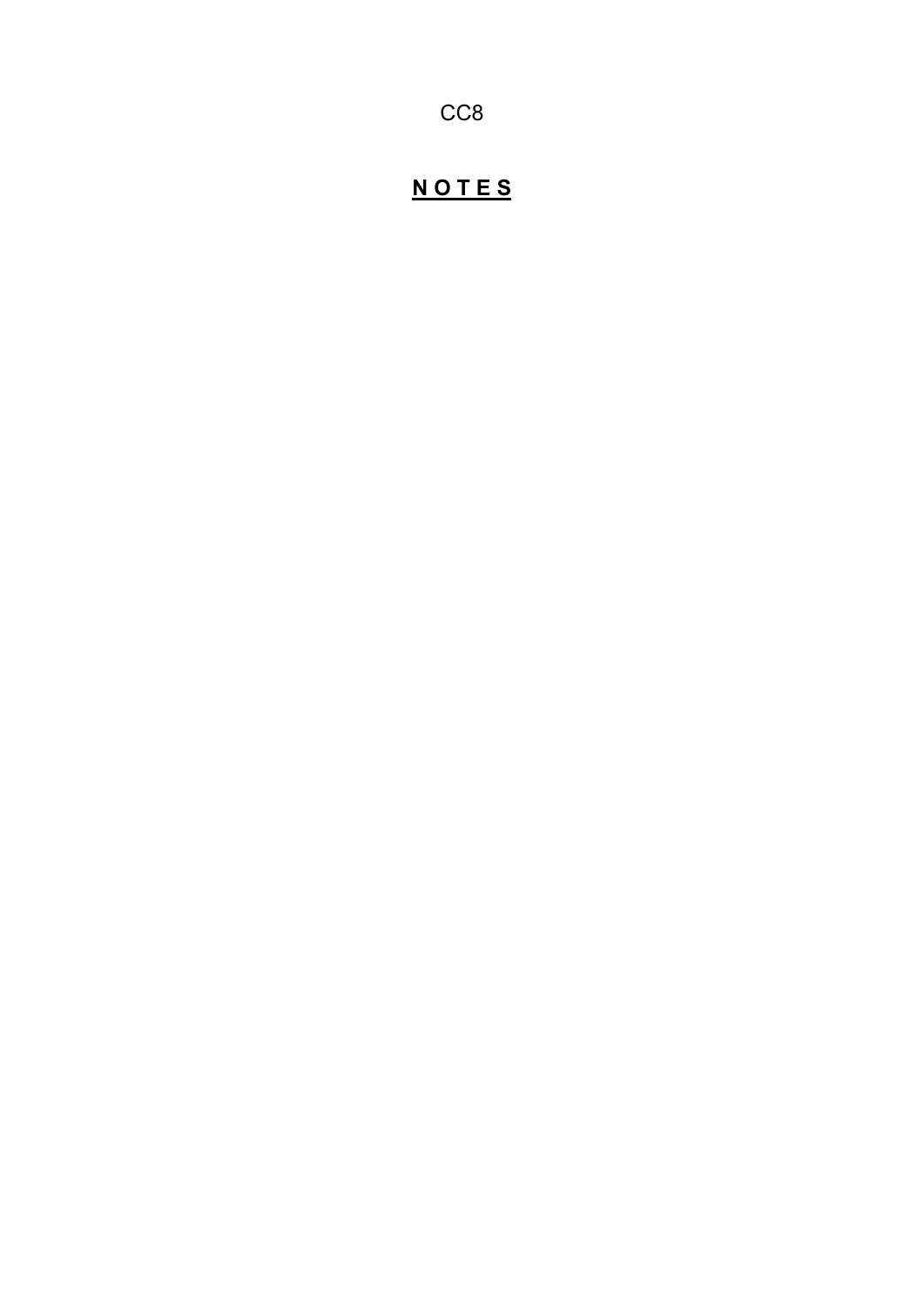#### **EXECUTIVE CABINET MEMBER ENVIRONMENTAL SERVICES DELIVERY**

A record of decisions made by the Executive Cabinet Member with responsibility for Waste Collection and Neighbourhood and Community Services and Digital:-

# **TUESDAY, 19TH OCTOBER, 2021**

Following consideration of the matters detailed below in the presence of:-

| <b>Councillor Muslim</b>      | <b>Executive Cabinet Member for</b><br><b>Environmental Services</b><br><b>Delivery</b> |
|-------------------------------|-----------------------------------------------------------------------------------------|
| <b>Councillor Sherrington</b> | <b>Major Opposition</b><br>Spokesperson                                                 |
| <b>Councillor Veevers (as</b> | <b>Minor Opposition</b>                                                                 |
| deputy for Councillor Hayes)  | Spokesperson                                                                            |
| <b>Councillor Flitcroft</b>   | <b>Minor Opposition</b>                                                                 |
| <b>Councillor McMulkin</b>    | Spokesperson<br><b>Minor Opposition</b>                                                 |
|                               | Spokesperson                                                                            |
| <b>Councillor Allen</b>       | <b>Minor Opposition</b><br>Spokesperson                                                 |
|                               |                                                                                         |

#### **Officers**

| Mr J. Dyson    | Director of Place (Services)                 |
|----------------|----------------------------------------------|
| Mr J. Sharrock | <b>Head of Environmental Services</b>        |
|                | <b>Delivery</b>                              |
| Ms J. Pollard  | Head of Finance – Chief Executive's          |
| Mrs S. Bailey  | <b>Principal Democratic Services Officer</b> |
|                |                                              |

#### **9. MONITORING OF DECISIONS**

The Borough Solicitor submitted a report which provided an update on decisions that had previously been taken by the Executive Cabinet Member.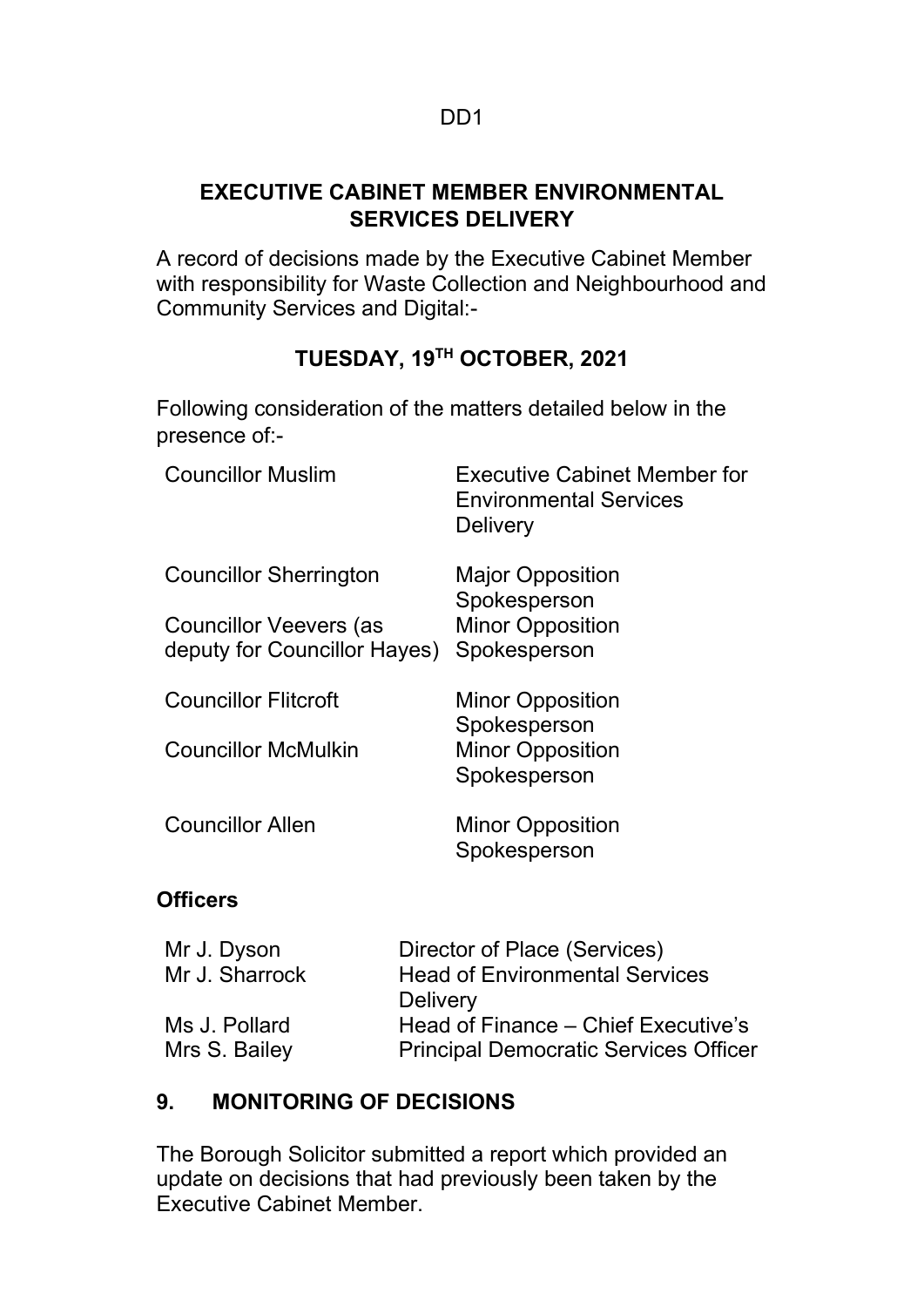**The Executive Cabinet Member NOTED the report.**

#### **10. DIRECTORATE OF PLACE – FINANCE REPORT 2021/22 – QUARTER TWO**

A joint report of the Deputy Chief Executive and the Director of Place (Services) was submitted which provided information relating to the Quarter Two financial projected outturn position of the Directorate of Place.

Revenue expenditure as at Quarter Two for the Directorate of Place showed a projected overspend against budget of £645k after planned reserve movements. There were three significant variances within the Directorate of Place, details of which were provided in the report.

Capital expenditure as at Quarter Two, was £12.941m against a revised Quarter Two budget of £77.806m.

With regard to Reserves, the report projected at Quarter Two to have fully used all general reserves in year and hold a projected balance of £3,181m earmarked reserves.

The budgeted efficiency savings for 2021/23 for the Directorate of Place were £6.161m.

Specific areas of financial risk identified for the year related to:

- loss of income due to the economic downturn,
- energy price increases for street lighting,
- increased building repair costs related to work identified through property condition surveys; and
- the financial impact of Covid19.

#### **The Executive Cabinet Member NOTED -**

**(i) The Quarter Two financial position of the Directorate of Place and the key findings in the report now submitted; and APPROVED -**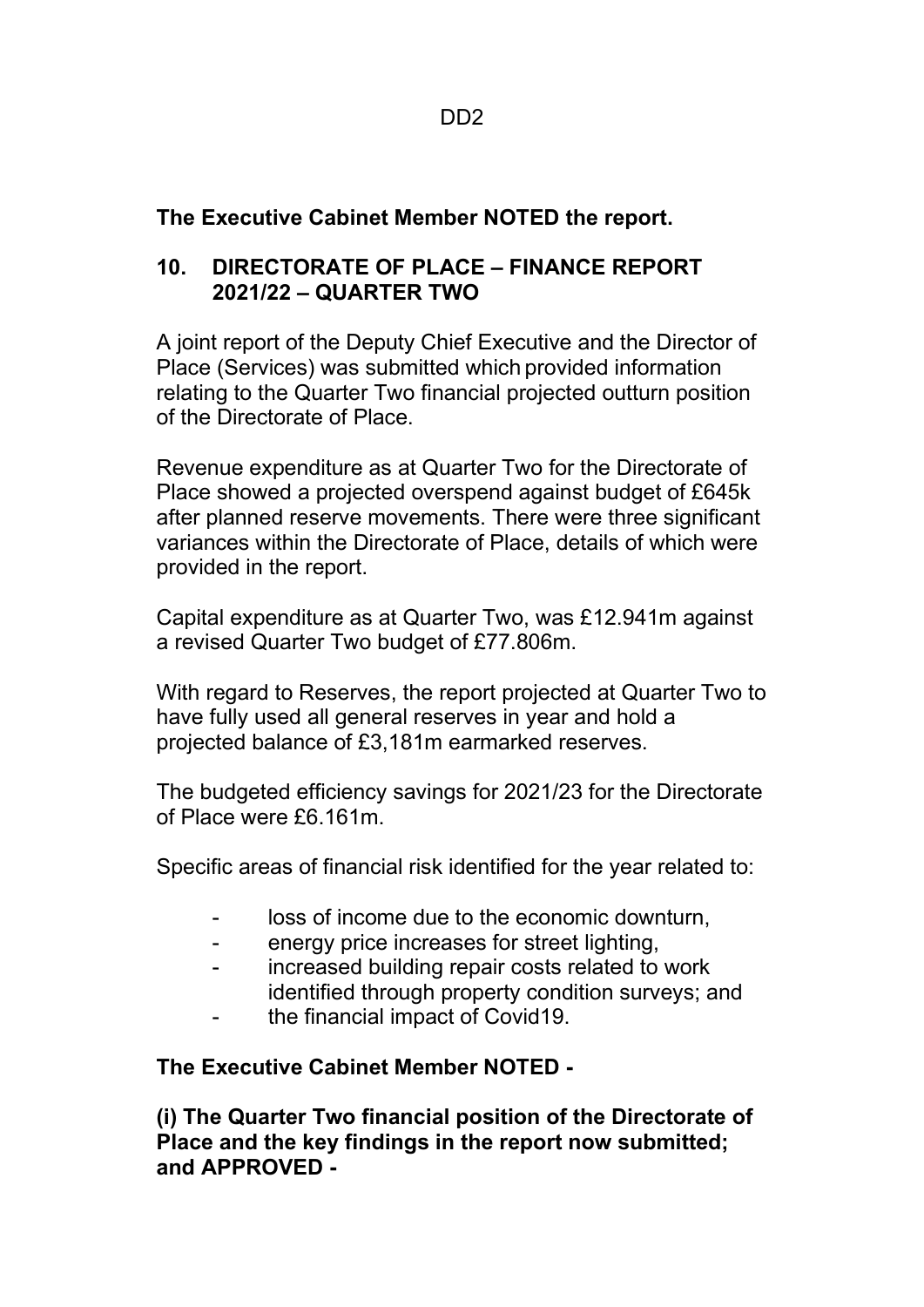**(ii) The revised arrangements for 2021/22 fees and charges increases in relation to market leases and regulatory services;**

**(iii) The revisions made to the Capital Programme which fall under the Environmental Services Delivery portfolio; and**

**(iv) The authorisation of the Director of Place to call off under any available framework(s) to enable the Capital Programme to progress.**

#### **11. APPROVAL FOR PROCUREMENT OF HIGH-SPEED ROAD TRAFFIC MANAGEMENT AND ASSOCIATED VERGE MAINTENANCE SERVICES**

The Director of Place (Services) submitted a report which sought approval to procure high speed road traffic management and associate verge maintenance services.

The report provided details of the existing arrangements for high-speed road traffic management and associated verge maintenance services and advised that Neighbourhood Services were looking to commence the procurement of traffic management and the associated services of grass cutting, hedge cutting and litter picking on high-speed roads across the Borough. The estimated value of the combined works was £70k per annum and therefore a formal tender process was required in accordance with Standing Orders relating to **Contracts** 

In this regard, it was proposed that a two-year framework agreement be awarded to assess the effectiveness of a new methodology with the option to extend the term for a further year.

Full details of the proposed tender process and associated timescales were outlined in the report.

#### **The Executive Cabinet Member APPROVED -**

**(i) The authorisation of the Director of Place (Services) to:**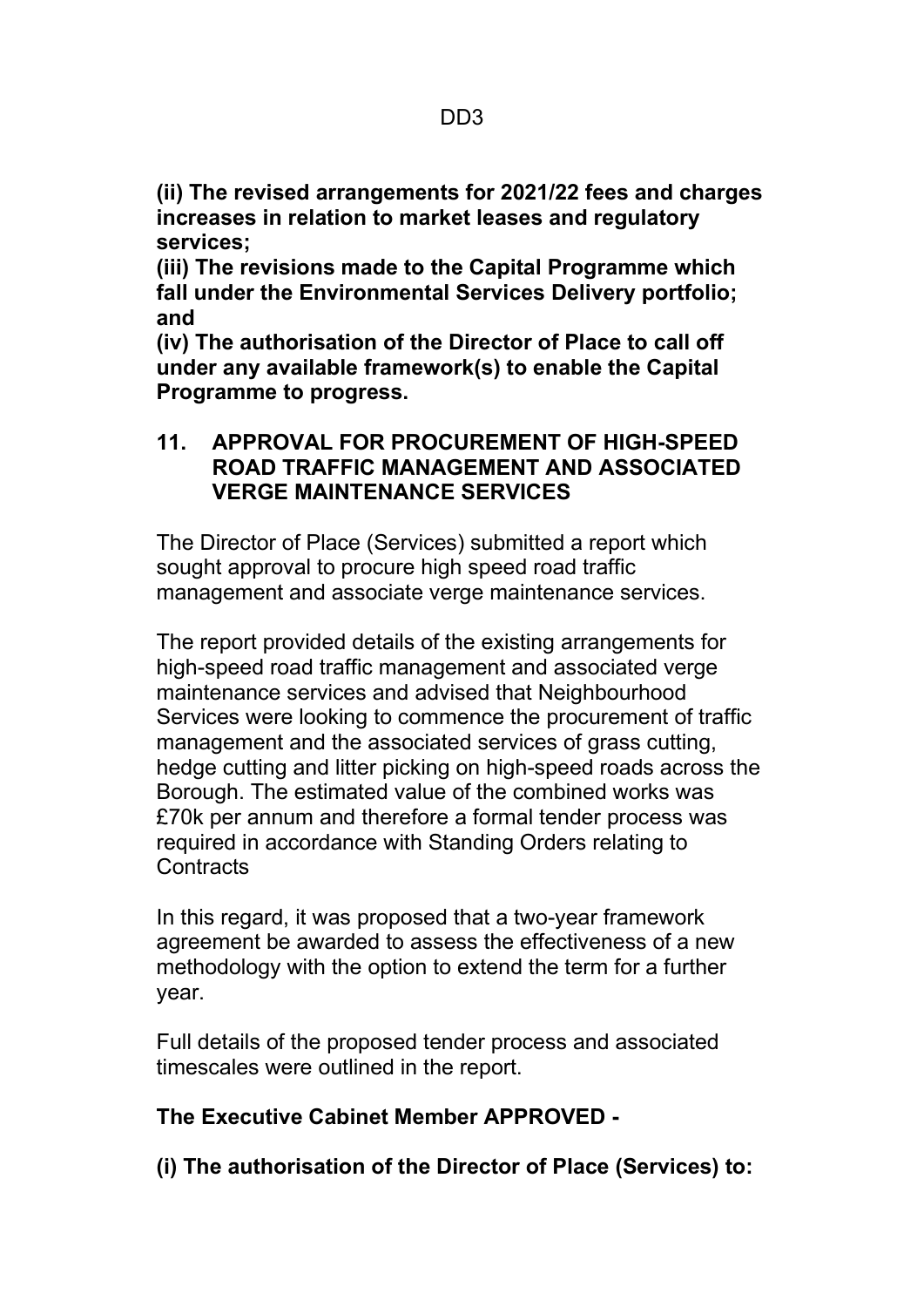- **- Procure high speed road traffic management and associated verge maintenance services, via the Corporate Procurement Team, in accordance with the Council's Standing Orders relating to Contracts; and**
- **- Appoint the successful tenderer to deliver high speed road traffic management and associated verge maintenance services, in accordance with the tender documents; and**

**(ii) The authorisation of the Borough Solicitor to carry out all necessary legal formalities in this regard.**

#### **12. APPROVAL FOR PROCUREMENT OF THE WEED CONTROL SERVICE**

The Director of Place (Services) submitted a report approval for the procurement of Weed Control Services.

The report advised that the term of the current contract for the supply of Weed Control Services was due to expire on 31st March, 2022. The Council had exercised a contract extension option on the previous anniversary and could not extend it further.

The current contract, which had a value of £70k per annum, was for the application of herbicide to control weeds on the Town's 979 kilometres of adopted highway.

The report stated that, for various reasons, including the flexibility to use alternative weed control methods as alternatives to glyphosate where appropriate, the option to provide all or part of the service in-house was currently being investigated.

Whilst this option was being explored further, it was proposed to tender a one-year contract opportunity with a one year extension option.

Full details of the tender process and associated timescales were provided in the report.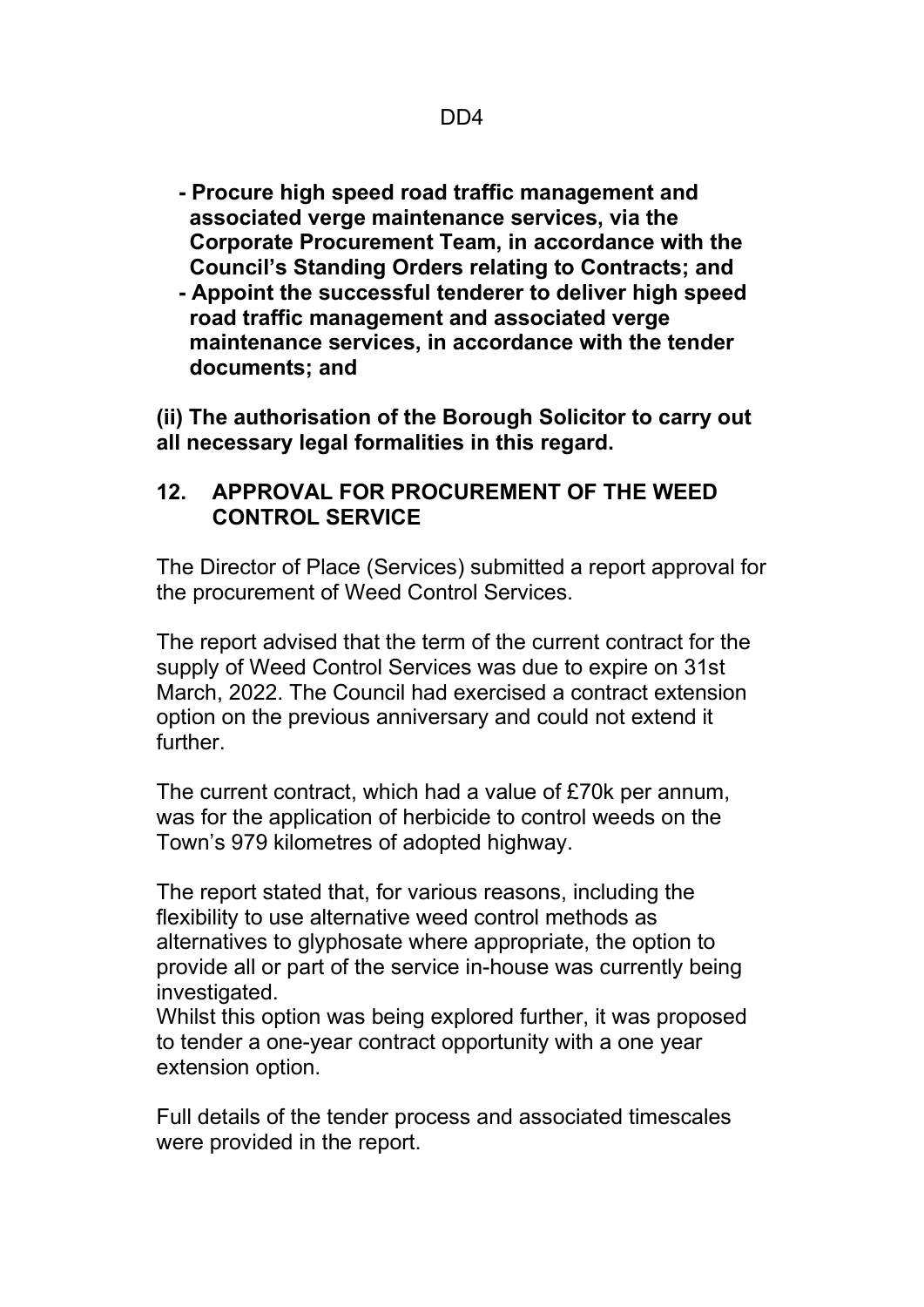**The Executive Cabinet Member APPROVED –**

- **(i) The authorisation of the Director of Place (Services) to: - procure a weed control service, via the Corporate Procurement Team, in accordance with the Council's Standing Orders relating to Contracts; and** 
	- **- To appoint and enter into a contract with the successful tenderer to deliver a weed control service in accordance with the tender documents; and**
- **(ii) The authorisation of the Borough Solicitor to carry out**
- **all necessary legal formalities, in this regard.**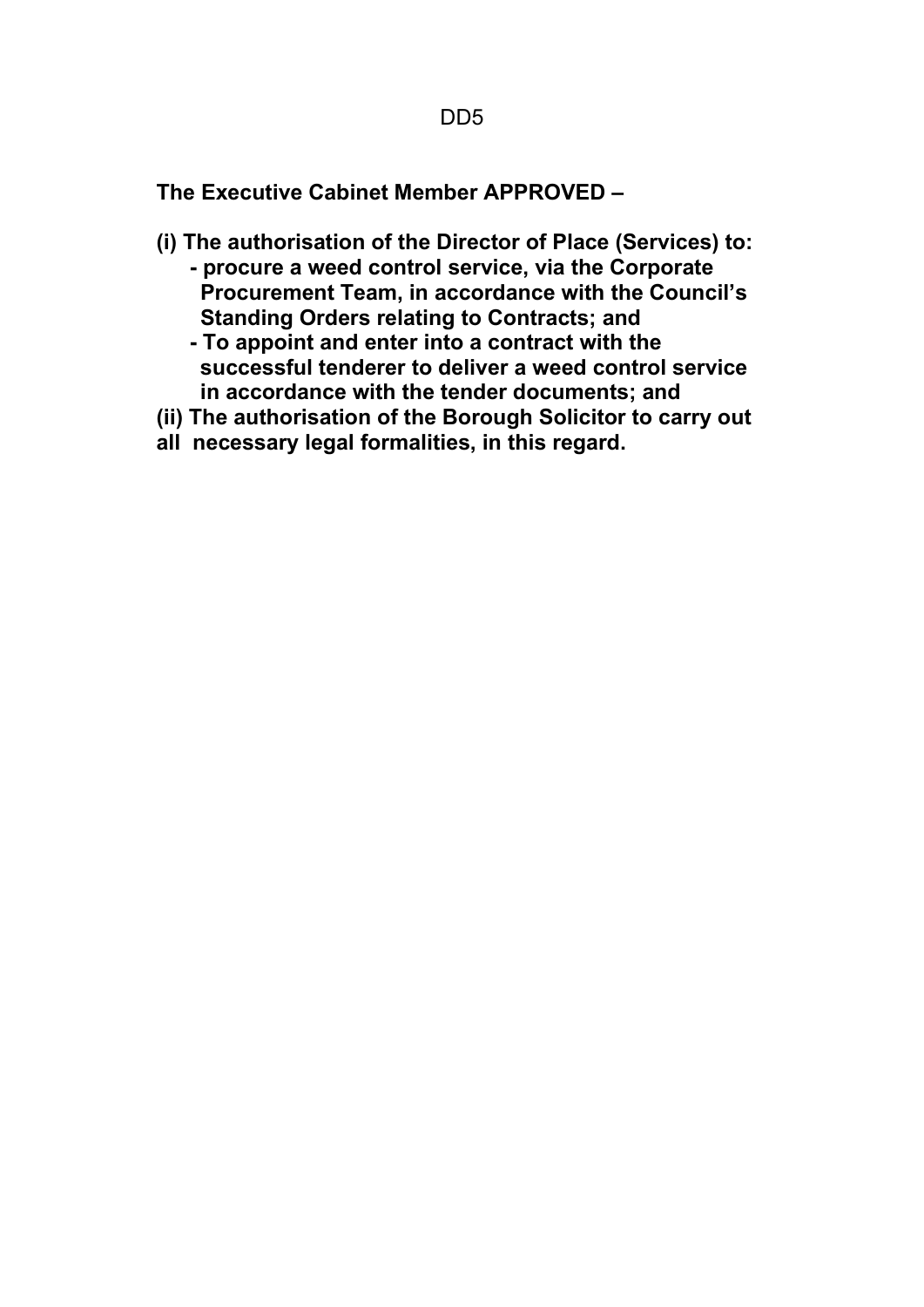DD6

# **N O T E S**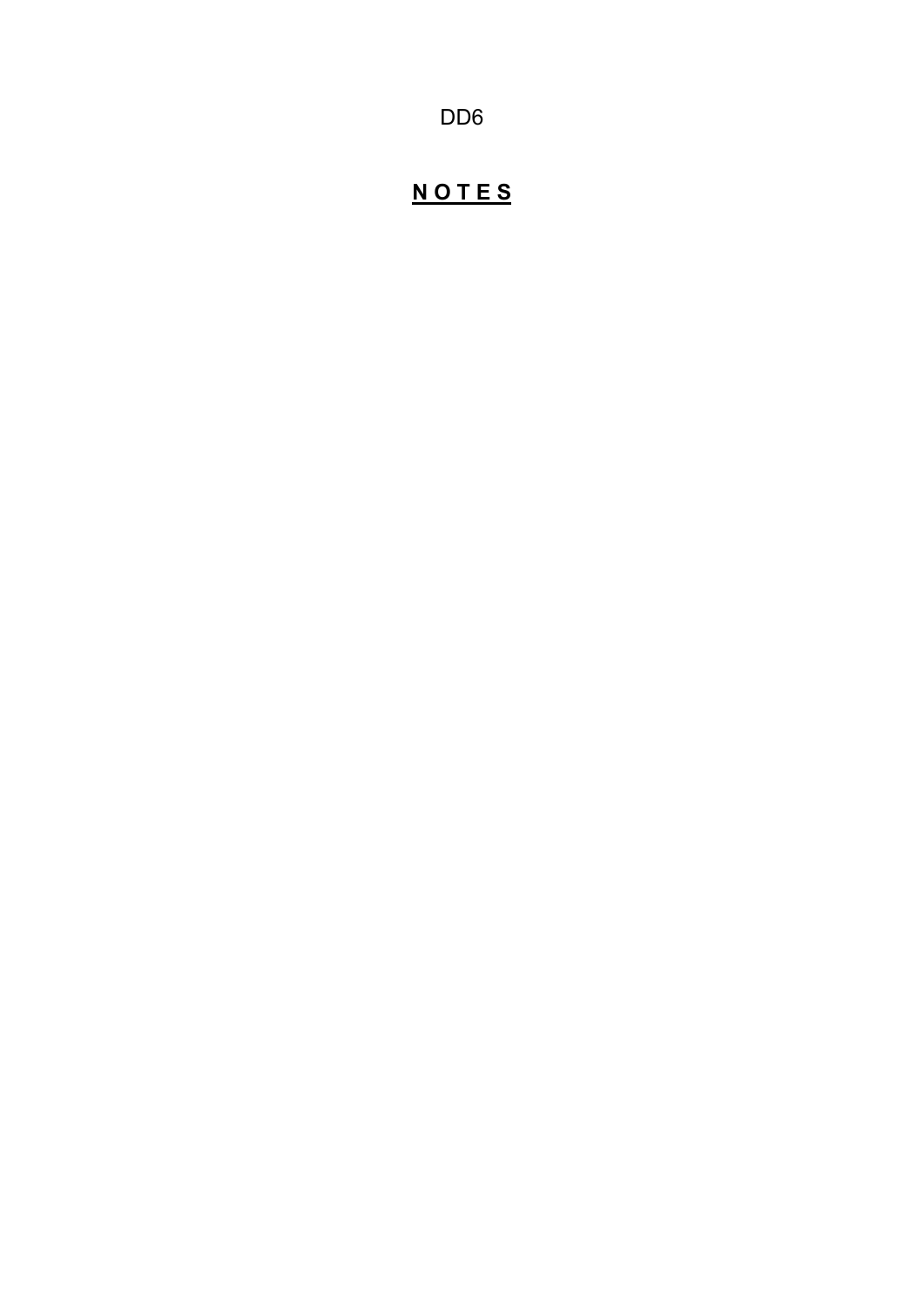#### **EXECUTIVE CABINET MEMBER FOR HIGHWAYS AND TRANSPORT**

A record of decisions made by the Executive Cabinet Member with responsibility for Highways and Transport:-

# **MONDAY, 18th OCTOBER, 2021**

Following consideration of the matters detailed below in the presence of:-

| <b>Councillor Haslam</b>          | <b>Executive Cabinet Member for Highways</b><br>and Transport |
|-----------------------------------|---------------------------------------------------------------|
| <b>Councillor Ayub</b>            | <b>Major Opposition Spokesperson</b>                          |
| <b>Councillor Flitcroft</b>       | <b>Minor Opposition Spokesperson</b>                          |
| <b>Councillor Hayes</b>           | <b>Minor Opposition Spokesperson</b>                          |
| <b>Councillor Grant</b>           | <b>Minor Opposition Spokesperson</b>                          |
| <b>Councillor McMulkin</b>        | <b>Minor Opposition Spokesperson</b>                          |
| <b>Councillor Fletcher</b>        | <b>Minor Opposition Spokesperson</b>                          |
| <b>Officers</b>                   |                                                               |
| Mr J. Kelly                       | Assistant Director – Highways and<br>Engineering              |
| Mr K. Roberts                     | Head of Service – Community Services                          |
| Ms. J. Pollard<br>Ms L. McGuiness | Head of Finance (Chief Executive's)<br>Lawyer                 |
| Mrs. S. Bailey                    | <b>Principal Democratic Services Officer</b>                  |
|                                   |                                                               |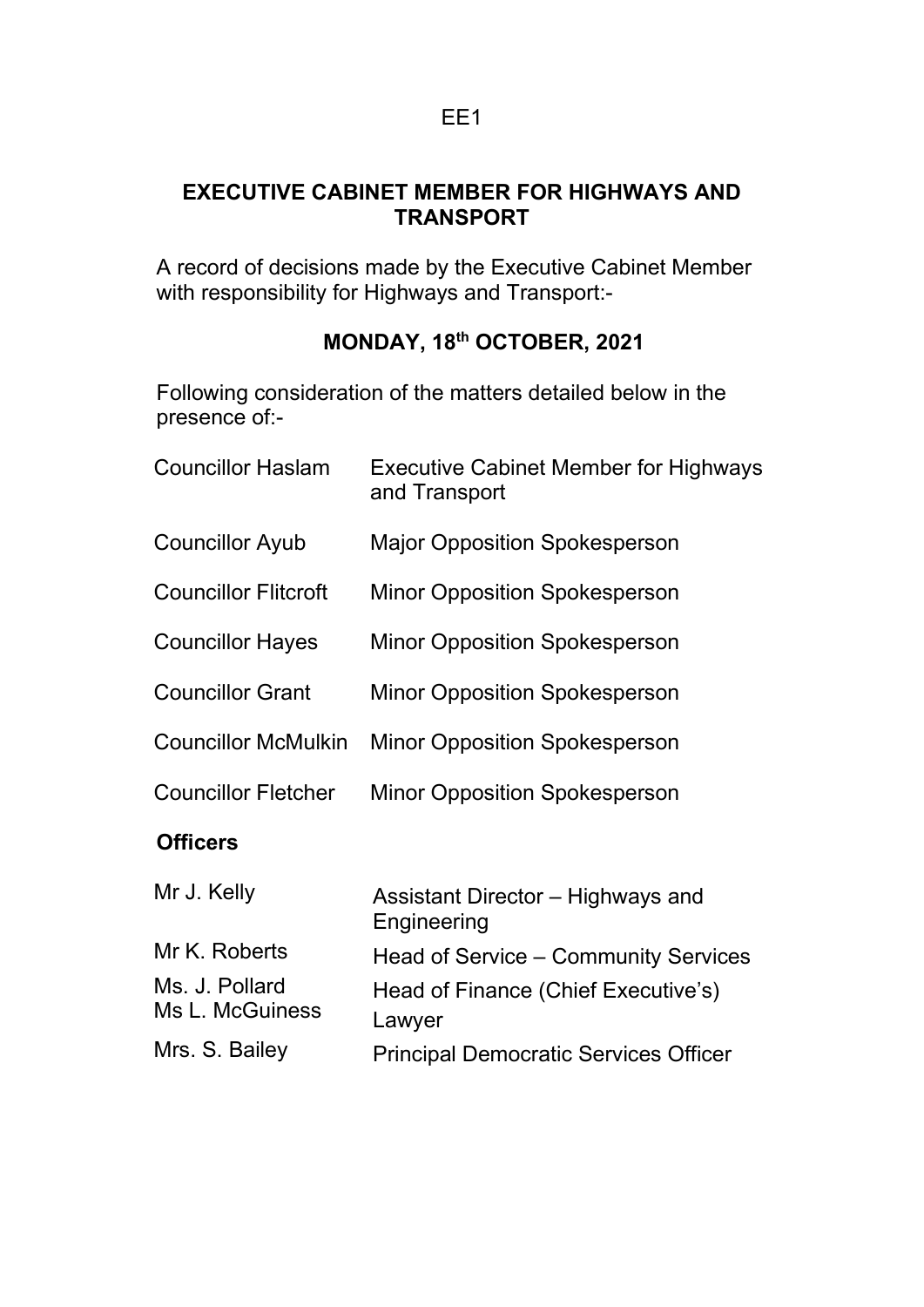#### **10. MONITORING OF EXECUTIVE CABINET MEMBER DECISIONS**

The Borough Solicitor submitted a report which provided an update on decisions taken at previous meetings of the Executive Cabinet Member.

#### **The Executive Cabinet Member NOTED the report.**

#### **11. DIRECTORATE OF PLACE – FINANCE REPORT 2021/22 – QUARTER TWO**

The Deputy Chief Executive and Director of Place (Development) submitted a report which provided details in relation to the financial position as at Quarter Two in respect of the Directorate of Place.

Revenue expenditure as at Quarter Two showed a projected overspend against budget of £645k, after planned reserve movements.

There were three significant variances full details of which were provided in the report and referred to domestic waste, parking and markets.

Capital expenditure as at Quarter Two was £12.941m against a revised Quarter Two budget of £77.806m.

The Directorate of Place projected at Quarter Two to have fully used all general reserves in year and hold a projected balance of £3,181m earmarked reserves.

The budgeted efficiency savings for 2021/23 for the Directorate of Place were £6.161m.

Specific areas of financial risk identified for the year related to:

- loss of income due to the economic downturn,
- energy price increases for street lighting,
- increased building repair costs related to work identified through property condition surveys; and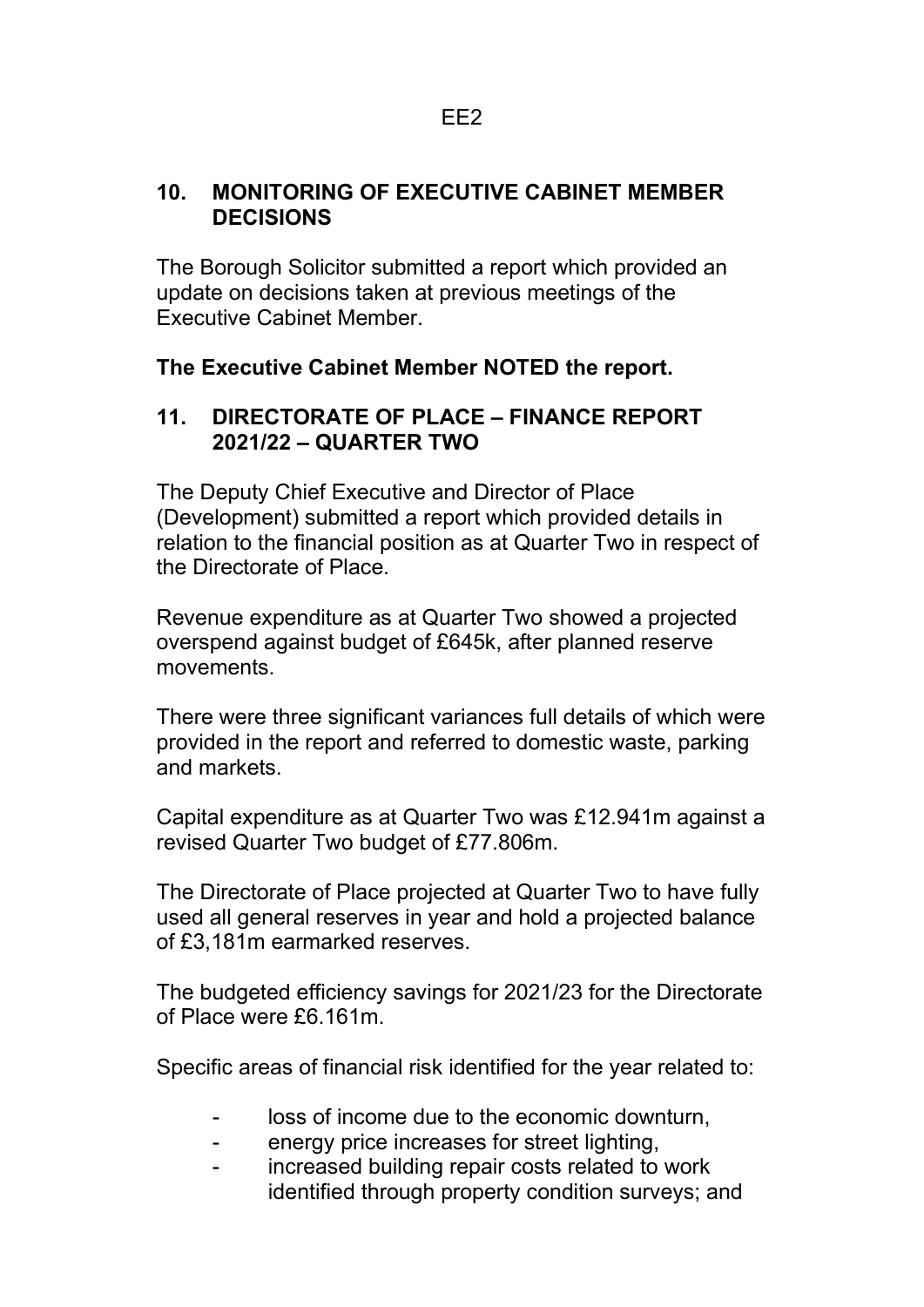the financial impact of Covid19.

The report further advised that as part of the 2021/22 Budget report, a savings and efficiency option was approved to increase fees and charges by 6% above inflation in 2021/22. It was now proposed that this be varied in two areas:

- Market leases were agreed and run over set time periods which may be more than one year - approval was sought to instigate increases at the point of issuing of new leases.
- Licensing fees for taxis and other regulatory services had not been implemented in April, 2021 because of the significant impact Covid had on businesses ability to operate and the Additional Restrictions Grant being operated to support businesses at that time. They had been increased from 1st October by the 2% inflation in accordance with the 2021/22 Council budget approval in February.

**The Executive Cabinet Member NOTED -**

**(i) The Quarter Two financial position of the Directorate of Place and the key findings contained in the report now submitted; and APPROVED -**

**(ii) The revised arrangements for 2021/22 fees and charges increases in relation to market leases and regulatory services;**

**(iii) The revisions made to the Capital Programme which fall under the Highways and Transport portfolio; and (iii) The authorisation of the Director of Place (Development) to call off under any available framework(s) to enable the capital programme to progress.**

#### **CONFIDENTIAL ITEM**

**The background papers and reports in relation to the following item were considered confidential as defined in paragraph 1 of Schedule 12A of the Local Government Act 1972 and that it be deemed that, in all the circumstances of**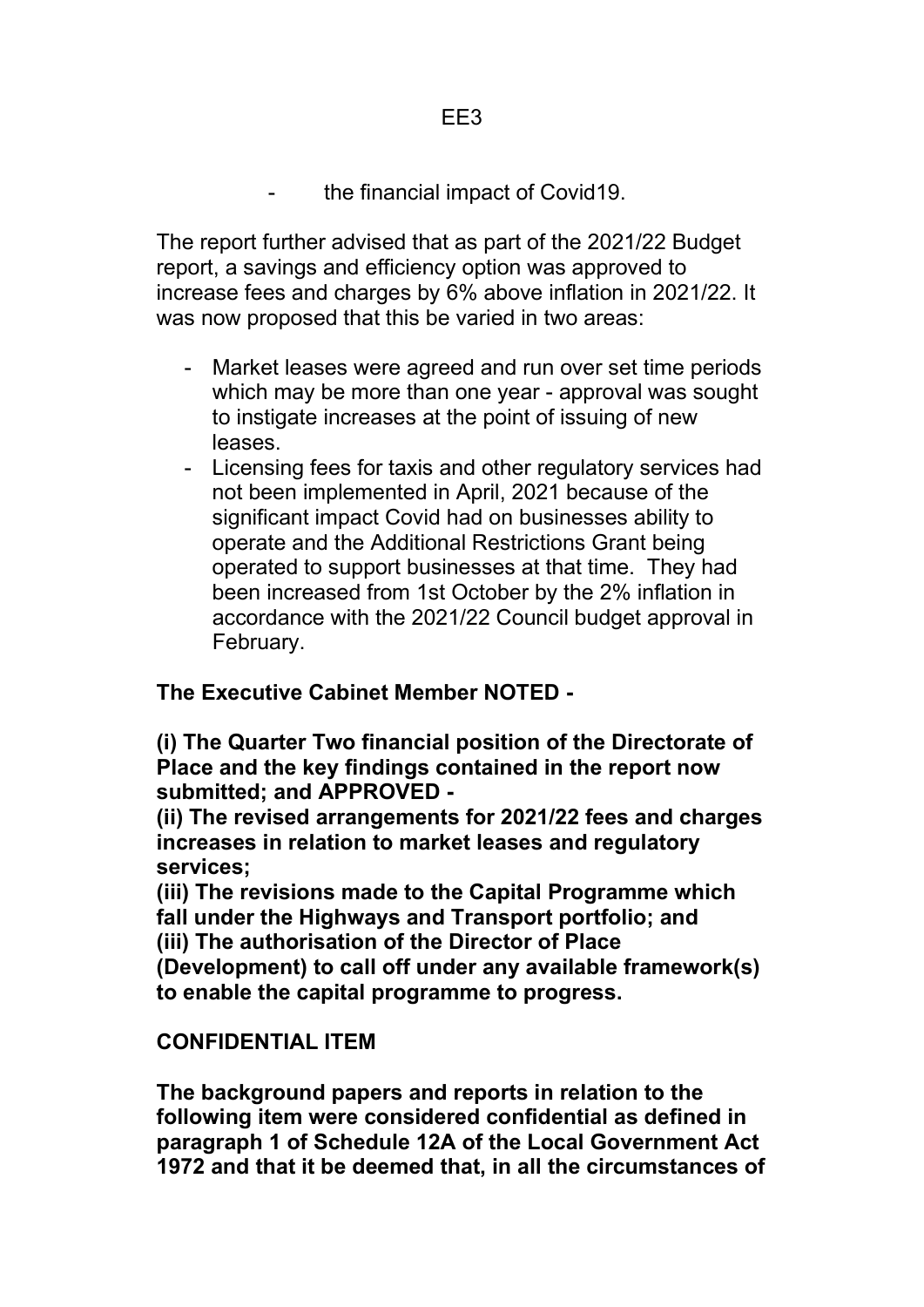**the case, the public interest in their exemption outweighs the public interest in their disclosure.**

#### **12. REVIEW OF VEHICLE FLEET MANAGEMENT – POST CONSULTATION REPORT**

The Director of Place (Services) submitted a report which set out the results of consultation on proposals to review the Fleet Management Service to take into account a reduction in funding from 2021 onwards and sought approval to implement the final proposals.

The report advised that consultation on the proposed changes to the Service had been carried out for a period of 36 days from 27th July 2021.

Appendix 5 to the report set out a summary of the key consultation issues raised together with the response from management which included issues raised via the trade unions at weekly consultation meetings, as well as issues raised by individual staff members via emails, personal meetings and staff briefing sessions.

The formal Trade Unions response to the proposals was set out in full at Appendix 6 to the report.

The report now sought approval to implement the final proposals, on the basis now detailed.

#### **The Executive Cabinet Member APPROVED –**

#### **(i) The final proposals, having due regard to the consultation feedback and the Equality Impact Assessment; and**

**(ii) Subject to the approval of the Head of Paid Service, the delegation of implementation of the new structure to the Chief Executive and Director of Place (Services) on the basis detailed in the report now submitted.**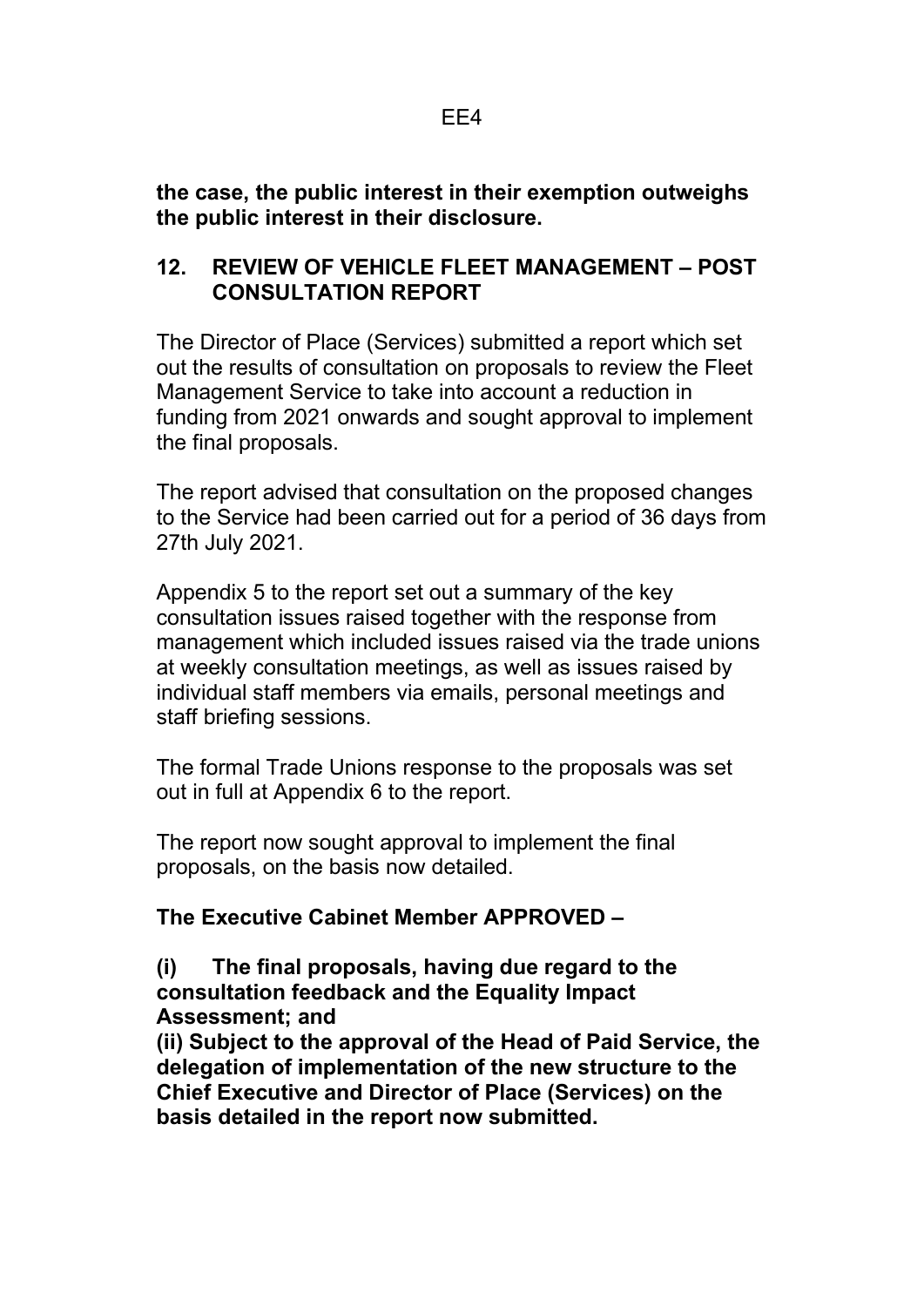#### **ADULT SOCIAL CARE**

A record of decisions made by the Executive Cabinet Member with responsibility for Adult Social Care, Safeguarding for Adults and Bolton Cares.

## **MONDAY, 4TH OCTOBER, 2021**

Following consideration of the matters detailed below in the presence of:-

| <b>Councillor Morgan</b>   |   | <b>Executive Cabinet Member for</b><br><b>Adult Social Care</b> |
|----------------------------|---|-----------------------------------------------------------------|
| <b>Councillor Haworth</b>  |   | <b>Major Opposition Spokesperson</b>                            |
| <b>Councillor McGeown</b>  |   | <b>Minor Opposition Spokesperson</b>                            |
| <b>Councillor Pattison</b> |   | <b>Minor Opposition Spokesperson</b>                            |
| <b>Councillor Wright</b>   |   | <b>Minor Opposition Spokesperson</b>                            |
| <b>Councillor McMulkin</b> |   | <b>Minor Opposition Spokesperson</b>                            |
| <b>Councillor Fletcher</b> |   | <b>Minor Opposition Spokesperson</b>                            |
| <u>Officers</u>            |   |                                                                 |
| Ms R. Tanner               |   | Managing Director – Bolton<br>Integrated Care Partnership       |
| Mr P. Lee                  |   | <b>Director of Operations - Social</b><br>Care and Health       |
| Ms L. Butcher              |   | <b>Head of Finance</b>                                          |
| Ms A. Kelly                | - | Senior Lawyer                                                   |
| Mrs S. Bailey              |   | <b>Principal Democratic Services</b><br><b>Officer</b>          |

#### **4. MONITORING OF EXECUTIVE CABINET MEMBER DECISIONS**

The Borough Solicitor submitted a report which provided an update on decisions taken at previous meetings of the Executive Cabinet Member.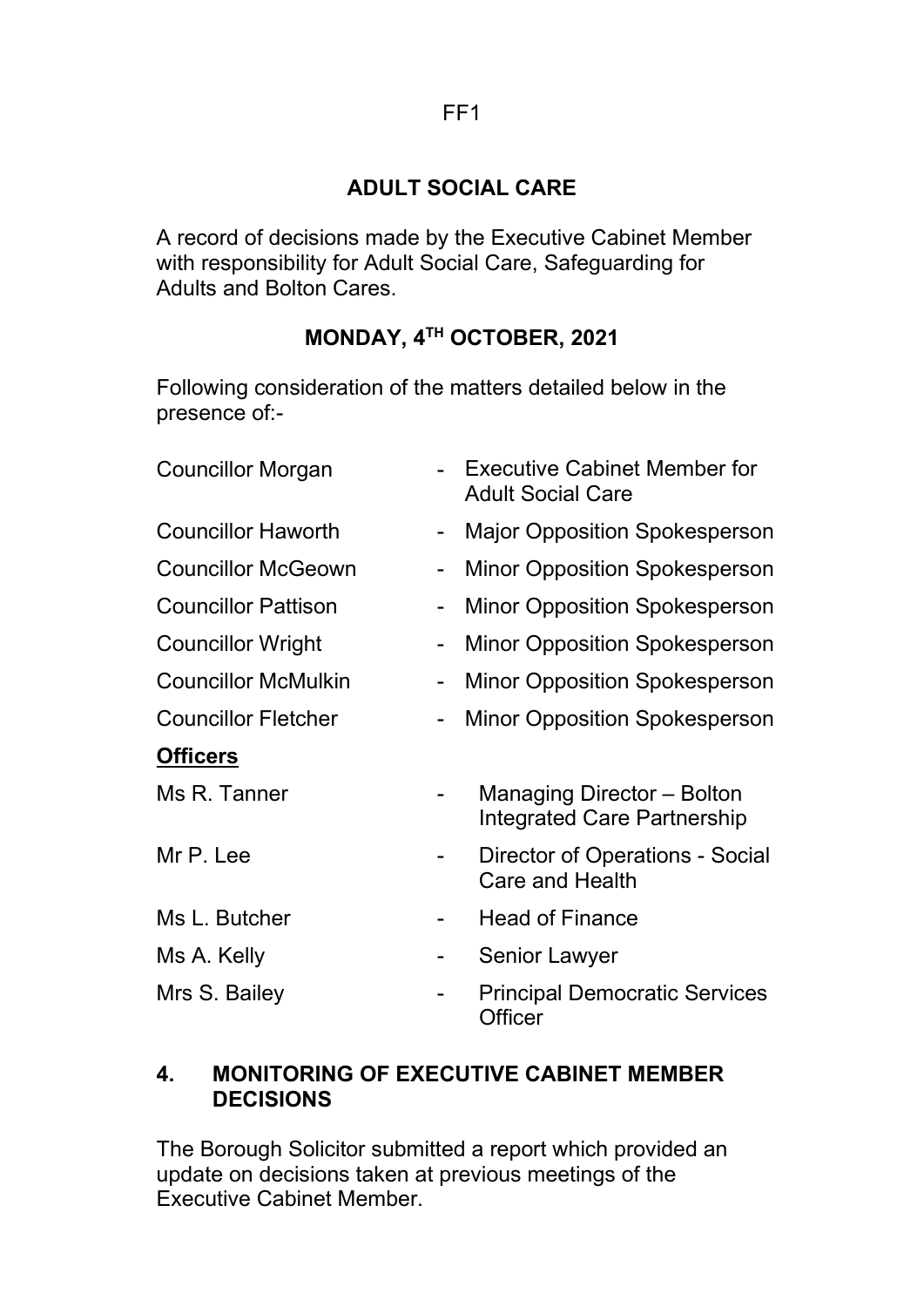**The Executive Cabinet Member NOTED the report.**

#### **5. DEPARTMENT OF ADULTS FINANCIAL MONITORING QUARTER ONE 2021/22**

The Managing Director of the Bolton Integrated Care Partnership and the Deputy Chief Executive submitted a joint report which provided details in relation to the financial position of the Adults Department as at Quarter One of the 2020/21 Financial Year.

With regard to Revenue Expenditure, the revenue outturn position for the Local Authority block was expected to be in line with budget following use of reserves of £41k.

In relation to Capital Expenditure, the original Capital Programme approved at Council in February, 2021 totalled £5.41m. Expenditure at 30th June 2021 was £98k against a revised Programme of £2.793m.

Reserves were expected to be £9.469m at 31st March, 2022.

With regard to Strategic Redirections, the report stated that the Adult Services Departmental savings programme of £12.26m was identified in the February, 2021 budget report to Council, full details of which were provided in Appendix C.

Of these savings, £3.885m remained to be achieved, £282k of which was proposed in Section 2.2 of the report, as follows:

- review of delivery model of Integrated Equipment Stores £138k; and
- review of income and subsidies £144k.

## **The Executive Member NOTED –**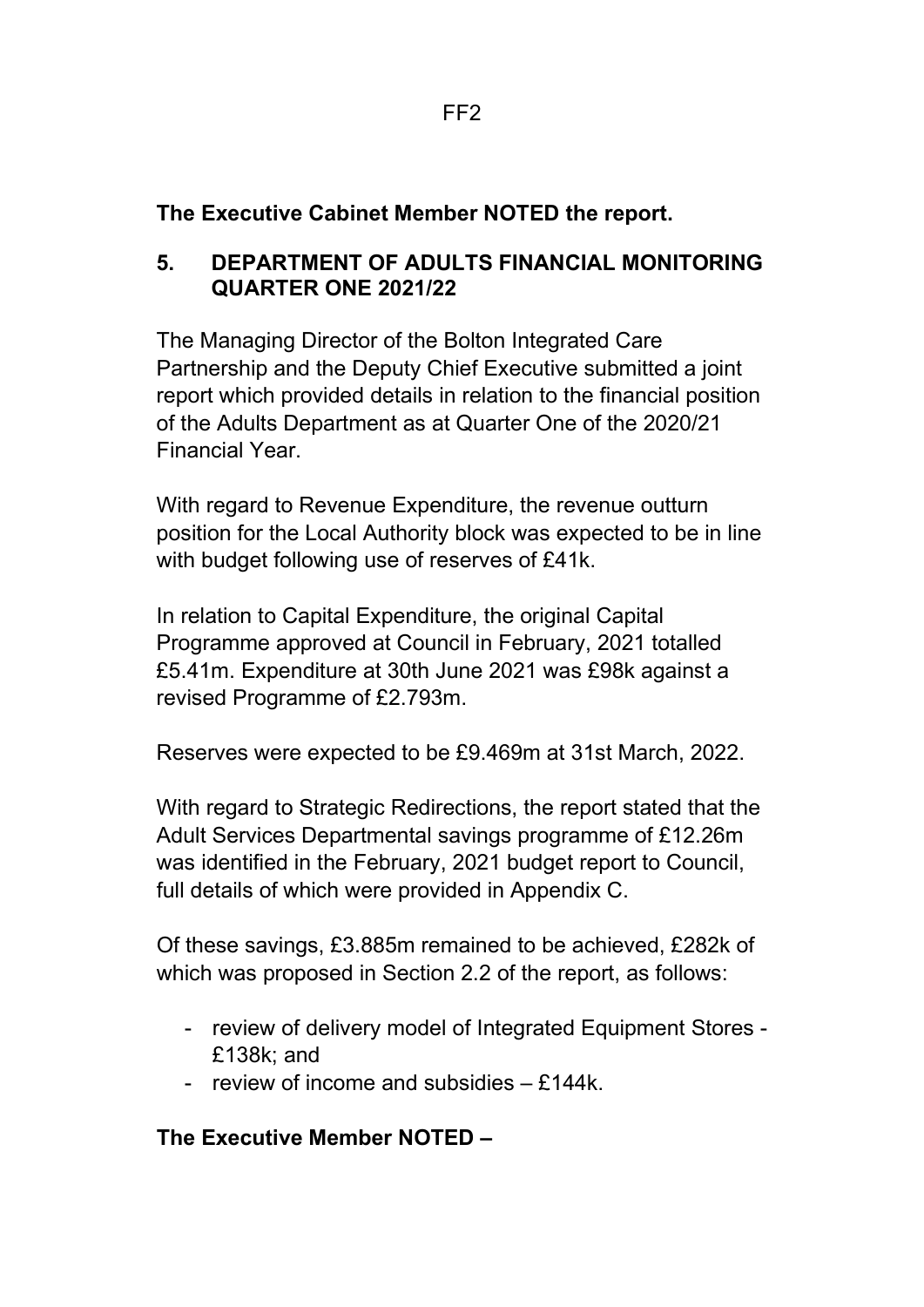**(i) The expected financial position as at 31st March 2022 and the changes within the Capital Programme as detailed in the report now submitted; and APPROVED -** 

**(ii) The delegation of authority to the Managing Director of the Bolton Integrated Care Partnership to call off on the framework(s) for the Capital Programme, as detailed in section 3 of the report now submitted; and (iii) The strategic options detailed in section 2.2 of the report now submitted.**

#### **6. HOUSING FINANCIAL MONITORING 2021/22 QUARTER ONE**

The Managing Director of the Bolton Integrated Care Partnership and the Deputy Chief Executive submitted a joint report which provided details in relation to the financial position for Housing as at Quarter One of the 2020/21 Financial Year.

With regard to Revenue Expenditure, the Revenue outturn position was expected to be in line with Budget after a movement to reserves of  $f2k$ .

In relation to Capital Expenditure, the money available for capital within Housing was £55k.

Reserves were expected to be £2.78m at the end of 31st March, 2022 which was an increase in year of £243k.

#### **The Executive Member NOTED –**

**The financial position for Housing and the Revenue Budget changes in quarter, as detailed in the report now submitted.**

#### **CONFIDENTIAL ITEM**

**The background papers and reports in relation to the following item were considered confidential as defined in**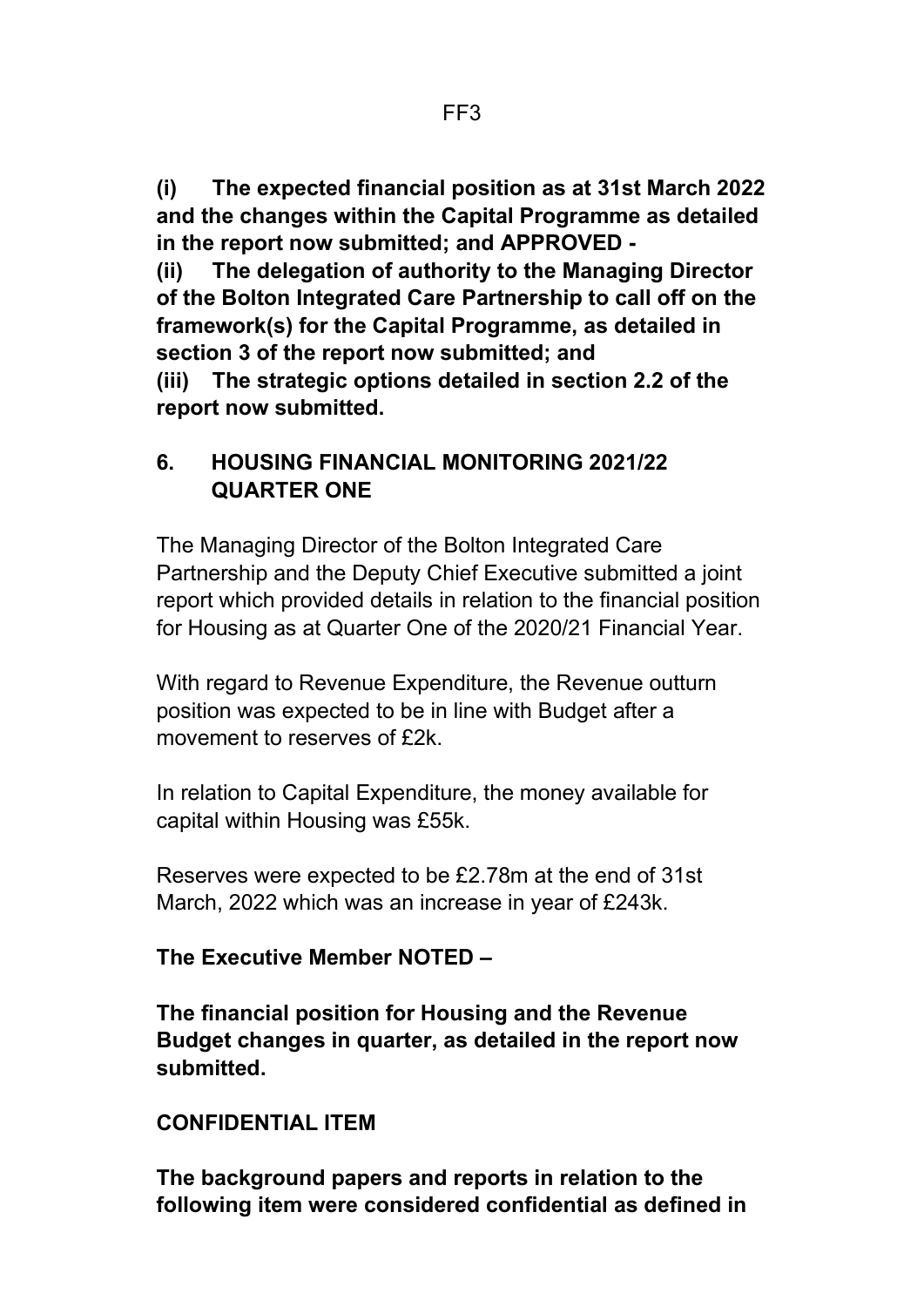**paragraph 1 of Schedule 12A of the Local Government Act 1972 and that it be deemed that, in all the circumstances of the case, the public interest in their exemption outweighs the public interest in their disclosure.**

#### **7. REVIEW OF HOUSING SERVICE – POST CONSULTATION REPORT**

The Managing Director of the Bolton Integrated Care Partnership submitted a report which set out the results of consultation on proposals to review the Housing Service to take into account a reduction in funding from 2021 onwards, and sought approval to implement the final proposals.

Appendix 3 to the report set out a summary of the key issues raised during the consultation process together with the response from management. These included issues raised via the unions at weekly consultation meetings, as well as issues raised by individual staff members via emails, personal meetings and staff briefing sessions.

The formal Trades Unions response to the proposals were set out in full at Appendix 4.

The report advised that there were no significant changes following consultation and feedback and approval was now sought to implement the final proposals.

## **The Executive Cabinet Member APPROVED –**

#### **(i) The final proposals, having due regard to the consultation feedback and the Equality Impact Assessment; and**

**(ii) Subject to the approval of the Head of Paid Service, the delegation of implementation of the new structure to the Chief Executive and Director of Operations – Social Care and Health.**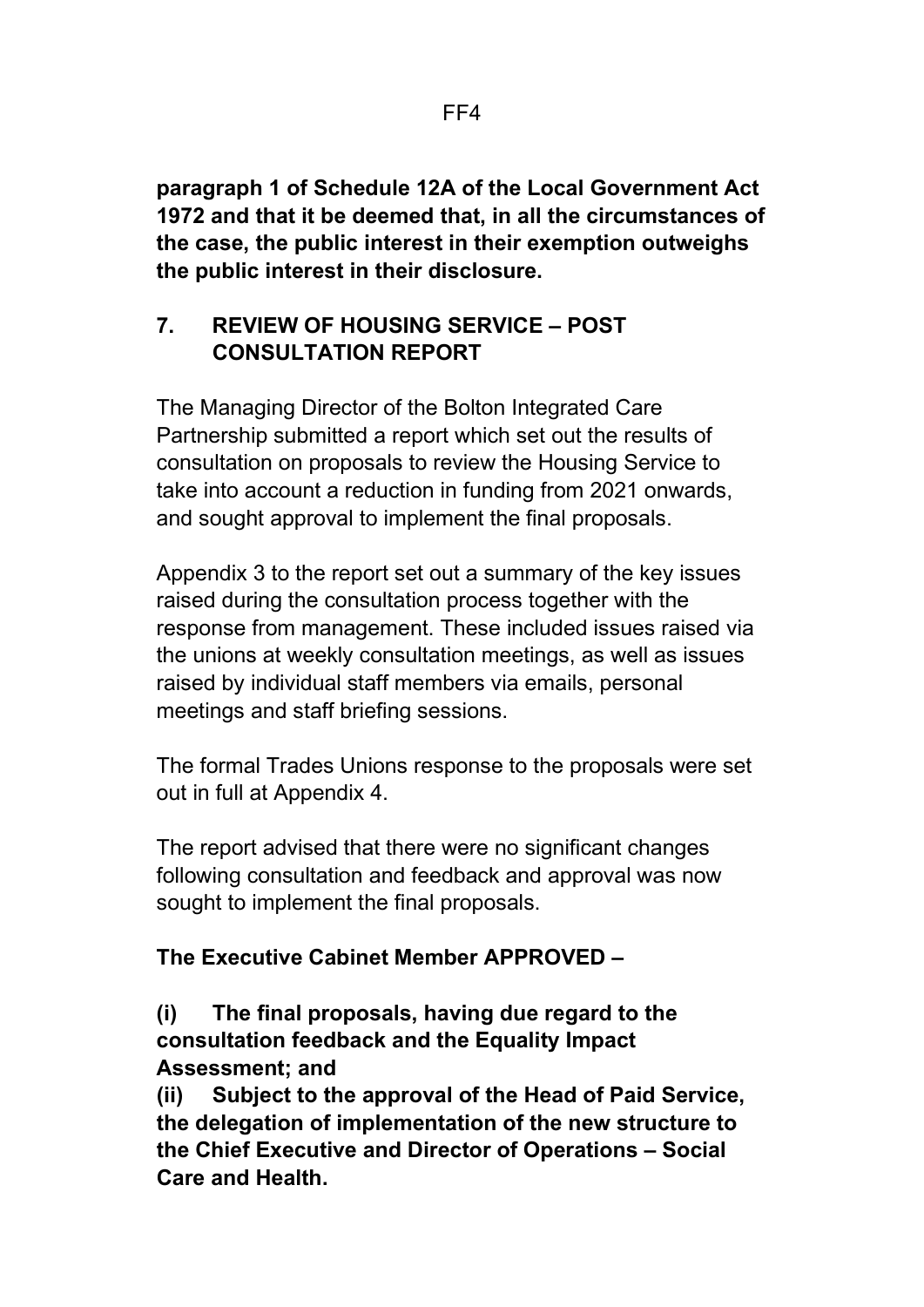#### **CHIEF OFFICERS APPOINTMENTS PANEL**

MEETING, 2<sup>ND</sup> NOVEMBER, 2021

Present – Councillors Mrs. Fairclough (Vice-Chairman), Donaghy (as deputy for Councillor Zaman), Galloway, Haworth (as deputy for Councillor Peel) and Hayes.

#### Also in Attendance

| Mr. T. Oakman  | $\sim 10^{-10}$ km s $^{-1}$ | <b>Chief Executive</b>                                                      |
|----------------|------------------------------|-----------------------------------------------------------------------------|
| Ms. B. Brown   | $\sim 100$                   | Director of Children's Services                                             |
| Mr. L. Fallows |                              | <b>Assistant Director Human Resources</b><br>and Organisational Development |
| Mrs. V. Ridge  |                              | Democratic Services Manager                                                 |

Apologies for absence were submitted on behalf of Councillors Peel and Zaman.

Councillor Mrs. Fairclough in the Chair

#### **1. MINUTES**

The minutes of the proceedings of the meeting of the Appointments Panel held on 2nd February, 2021 were submitted and signed as a correct record.

#### **2. EXCLUSION OF PRESS AND PUBLIC**

Resolved – That, in accordance with Section 100A (4) of the Local Government Act 1972, the public be excluded from the meeting for the following items of business on the grounds that it involves the likely disclosure of exempt information as specified in paragraph 1 (information relating to an individual) of Part 1 of Schedule 12A to the Act; and that it be deemed that, in all the circumstances of the case, the public interest in its exemption outweighs the public interest in its disclosure.